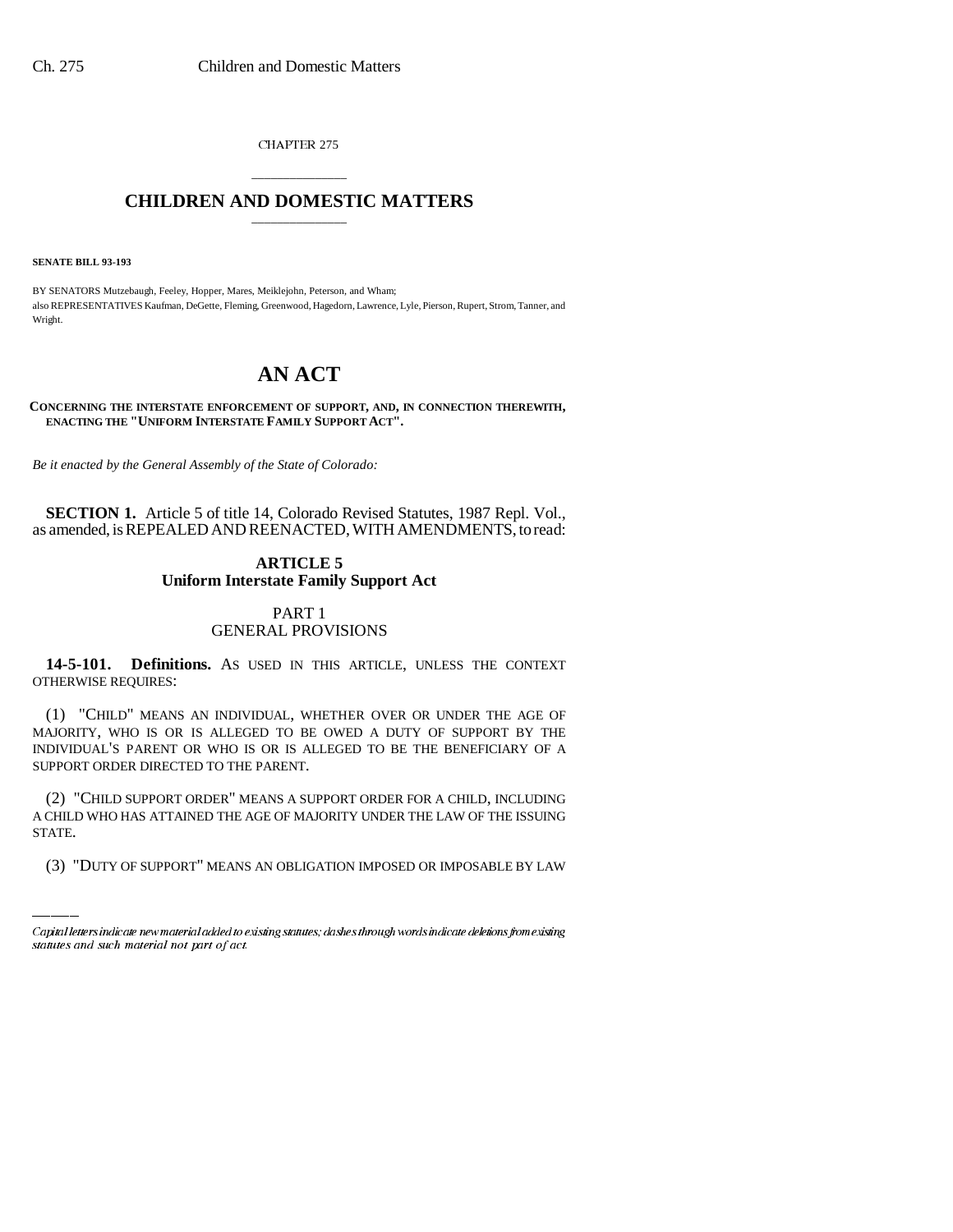TO PROVIDE SUPPORT FOR A CHILD, SPOUSE, OR FORMER SPOUSE, INCLUDING AN UNSATISFIED OBLIGATION TO PROVIDE SUPPORT.

(4) "HOME STATE" MEANS THE STATE IN WHICH A CHILD LIVED WITH A PARENT OR A PERSON ACTING AS PARENT FOR AT LEAST SIX CONSECUTIVE MONTHS IMMEDIATELY PRECEDING THE TIME OF FILING OF A PETITION OR COMPARABLE PLEADING FOR SUPPORT AND, IF A CHILD IS LESS THAN SIX MONTHS OLD, THE STATE IN WHICH THE CHILD LIVED FROM BIRTH WITH ANY OF THEM. A PERIOD OF TEMPORARY ABSENCE OF ANY OF THEM IS COUNTED AS PART OF THE SIX-MONTH OR OTHER PERIOD.

(5) "INCOME" INCLUDES EARNINGS OR OTHER PERIODIC ENTITLEMENTS TO MONEY FROM ANY SOURCE AND ANY OTHER PROPERTY SUBJECT TO WITHHOLDING FOR SUPPORT UNDER THE LAW OF THIS STATE.

(6) "INCOME-WITHHOLDING ORDER" MEANS AN ORDER OR OTHER LEGAL PROCESS TO WITHHOLD SUPPORT FROM THE INCOME OF THE OBLIGOR DIRECTED TO AN OBLIGOR'S EMPLOYER, EMPLOYERS, OR SUCCESSOR EMPLOYERS OR OTHER PAYOR OF FUNDS AS DESCRIBED IN SECTION 14-14-107 RELATING TO WAGE ASSIGNMENTS AND IN SECTION 14-14-111 RELATING TO IMMEDIATE DEDUCTIONS FOR FAMILY SUPPORT OBLIGATIONS.

(7) "INITIATING STATE" MEANS A STATE IN WHICH A PROCEEDING UNDER THIS ARTICLE OR A LAW SUBSTANTIALLY SIMILAR TO THIS ARTICLE, THE "UNIFORM RECIPROCAL ENFORCEMENT OF SUPPORT ACT", OR THE "REVISED UNIFORM RECIPROCAL ENFORCEMENT OF SUPPORT ACT" IS FILED FOR FORWARDING TO A RESPONDING STATE.

(8) "INITIATING TRIBUNAL" MEANS THE AUTHORIZED TRIBUNAL IN AN INITIATING STATE.

(9) "ISSUING STATE" MEANS THE STATE IN WHICH A TRIBUNAL ISSUES A SUPPORT ORDER OR RENDERS A JUDGMENT DETERMINING PARENTAGE.

(10) "ISSUING TRIBUNAL" MEANS THE TRIBUNAL THAT ISSUES A SUPPORT ORDER OR RENDERS A JUDGMENT DETERMINING PARENTAGE.

(11) "LAW" INCLUDES DECISIONAL AND STATUTORY LAW AND RULES AND REGULATIONS HAVING THE FORCE OF LAW.

(12) "OBLIGEE" MEANS:

(i) AN INDIVIDUAL TO WHOM A DUTY OF SUPPORT IS OR IS ALLEGED TO BE OWED OR IN WHOSE FAVOR A SUPPORT ORDER HAS BEEN ISSUED OR A JUDGMENT DETERMINING PARENTAGE HAS BEEN RENDERED;

(ii) A STATE OR POLITICAL SUBDIVISION TO WHICH THE RIGHTS UNDER A DUTY OF SUPPORT OR SUPPORT ORDER HAVE BEEN ASSIGNED OR WHICH HAS INDEPENDENT CLAIMS BASED ON FINANCIAL ASSISTANCE PROVIDED TO AN INDIVIDUAL OBLIGEE; OR

(iii) AN INDIVIDUAL SEEKING A JUDGMENT DETERMINING PARENTAGE OF THE INDIVIDUAL'S CHILD.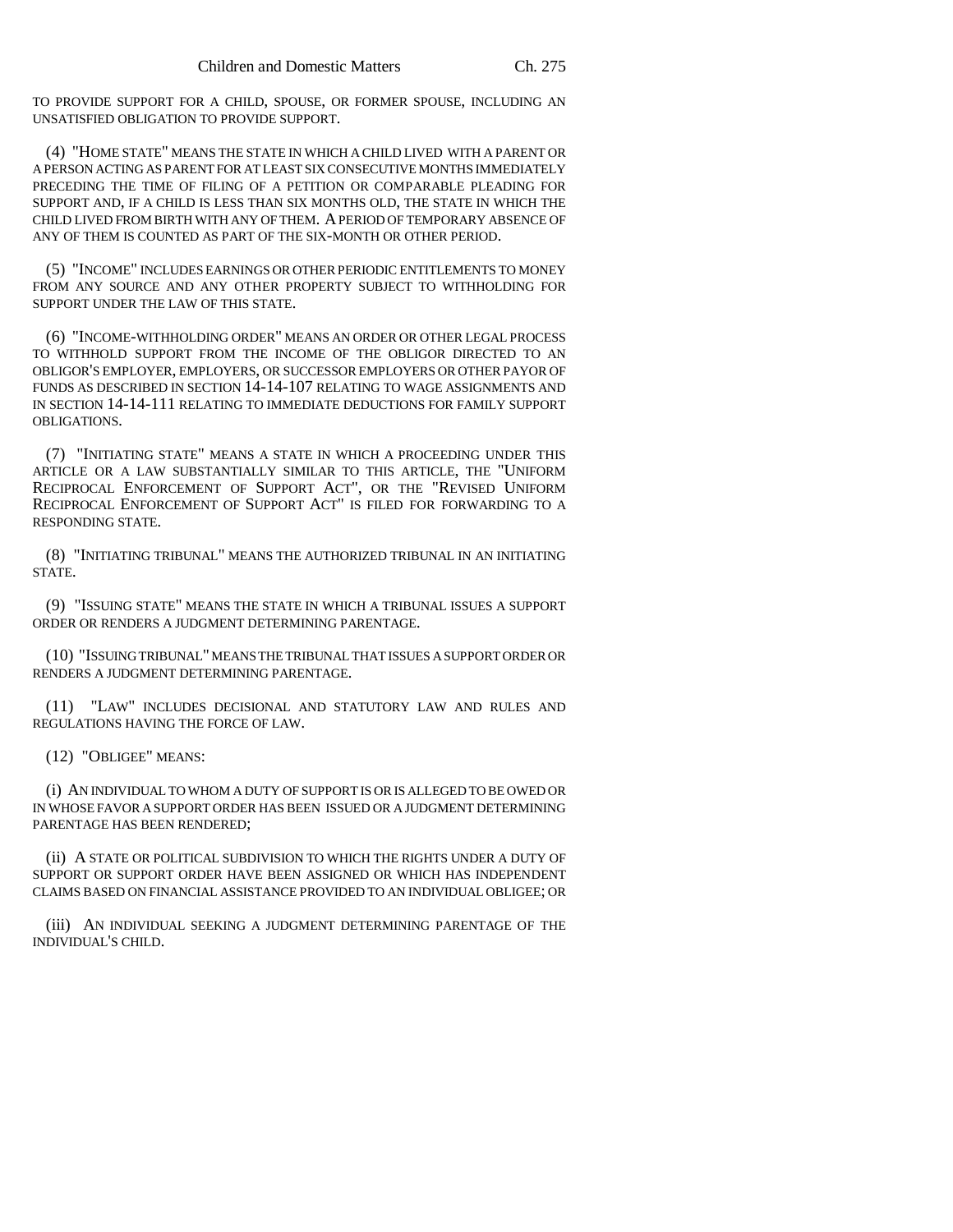(13) "OBLIGOR" MEANS AN INDIVIDUAL, OR THE ESTATE OF A DECEDENT:

(i) WHO OWES OR IS ALLEGED TO OWE A DUTY OF SUPPORT;

(ii) WHO IS ALLEGED BUT HAS NOT BEEN ADJUDICATED TO BE A PARENT OF A CHILD; OR

(iii) WHO IS LIABLE UNDER A SUPPORT ORDER.

(14) "REGISTER" MEANS TO FILE A SUPPORT ORDER OR JUDGMENT DETERMINING PARENTAGE IN THE APPROPRIATE LOCATION FOR THE FILING OF FOREIGN SUPPORT ORDERS.

(15) "REGISTERING TRIBUNAL" MEANS A TRIBUNAL IN WHICH A SUPPORT ORDER IS REGISTERED.

(16) "RESPONDING STATE" MEANS A STATE TO WHICH A PROCEEDING IS FORWARDED UNDER THIS ARTICLE OR A LAW SUBSTANTIALLY SIMILAR TO THIS ARTICLE, THE "UNIFORM RECIPROCAL ENFORCEMENT OF SUPPORT ACT", OR THE "REVISED UNIFORM RECIPROCAL ENFORCEMENT OF SUPPORT ACT".

(17) "RESPONDING TRIBUNAL" MEANS THE AUTHORIZED TRIBUNAL IN A RESPONDING STATE.

(18) "SPOUSAL-SUPPORT ORDER" MEANS A SUPPORT ORDER FOR A SPOUSE OR FORMER SPOUSE OF THE OBLIGOR.

(19) "STATE" MEANS A STATE OF THE UNITED STATES, THE DISTRICT OF COLUMBIA, THE COMMONWEALTH OF PUERTO RICO, OR ANY TERRITORY OR INSULAR POSSESSION SUBJECT TO THE JURISDICTION OF THE UNITED STATES. THE TERM "STATE" INCLUDES AN INDIAN TRIBE AND INCLUDES A FOREIGN JURISDICTION THAT HAS ESTABLISHED PROCEDURES FOR ISSUANCE AND ENFORCEMENT OF SUPPORT ORDERS WHICH ARE SUBSTANTIALLY SIMILAR TO THE PROCEDURES UNDER THIS ARTICLE.

(20) "SUPPORT ENFORCEMENT AGENCY" MEANS A PUBLIC OFFICIAL OR AGENCY AUTHORIZED TO SEEK:

(i) ENFORCEMENT OF SUPPORT ORDERS OR LAWS RELATING TO THE DUTY OF SUPPORT;

(ii) ESTABLISHMENT OR MODIFICATION OF CHILD SUPPORT;

(iii) DETERMINATION OF PARENTAGE; OR

(iv) TO LOCATE OBLIGORS OR THEIR ASSETS.

(21) "SUPPORT ORDER" MEANS A JUDGMENT, DECREE, OR ORDER, WHETHER TEMPORARY, FINAL, OR SUBJECT TO MODIFICATION, FOR THE BENEFIT OF A CHILD, A SPOUSE, OR A FORMER SPOUSE, WHICH PROVIDES FOR MONETARY SUPPORT, HEALTH CARE, ARREARAGES, OR REIMBURSEMENT, AND MAY INCLUDE RELATED COSTS AND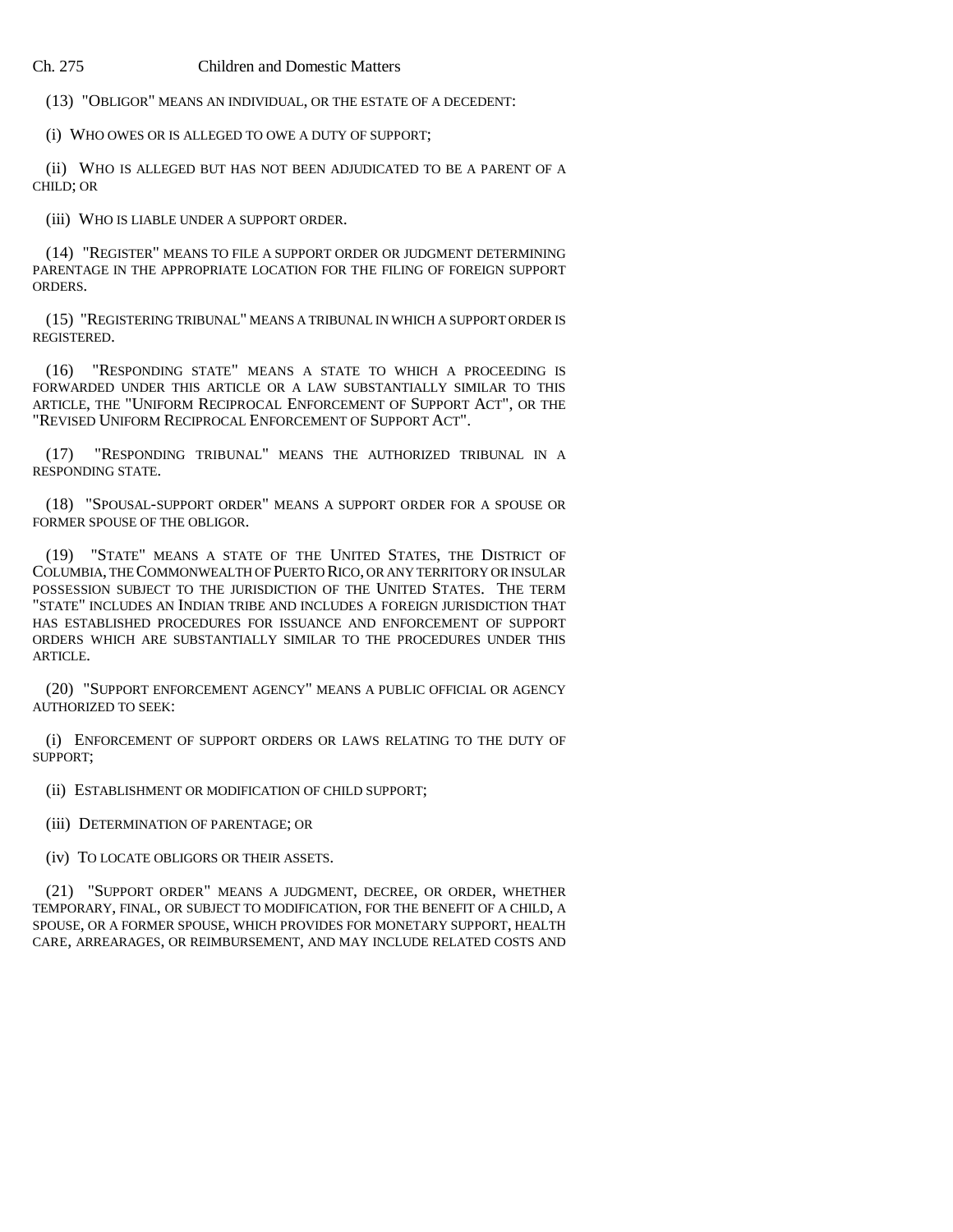FEES, INTEREST, INCOME WITHHOLDING, ATTORNEY'S FEES, AND OTHER RELIEF.

(22) "TRIBUNAL" MEANS A COURT, ADMINISTRATIVE AGENCY, OR QUASI-JUDICIAL ENTITY AUTHORIZED TO ESTABLISH, ENFORCE, OR MODIFY SUPPORT ORDERS OR TO DETERMINE PARENTAGE.

**14-5-102. Tribunals of this state.** THE COURT AND THE ADMINISTRATIVE AGENCY ARE THE TRIBUNALS OF THIS STATE.

**14-5-103. Remedies cumulative.** REMEDIES PROVIDED BY THIS ARTICLE ARE CUMULATIVE AND DO NOT AFFECT THE AVAILABILITY OF REMEDIES UNDER OTHER LAW.

### PART 2 **JURISDICTION** PART A. EXTENDED PERSONAL JURISDICTION

**14-5-201. Bases for jurisdiction over nonresident.** IN A PROCEEDING TO ESTABLISH, ENFORCE, OR MODIFY A SUPPORT ORDER OR TO DETERMINE PARENTAGE, A TRIBUNAL OF THIS STATE MAY EXERCISE PERSONAL JURISDICTION OVER A NONRESIDENT INDIVIDUAL OR THE INDIVIDUAL'S GUARDIAN OR CONSERVATOR IF:

(1) THE INDIVIDUAL IS PERSONALLY SERVED WITH A SUMMONS WITHIN THIS STATE;

(2) THE INDIVIDUAL SUBMITS TO THE JURISDICTION OF THIS STATE BY CONSENT, BY ENTERING A GENERAL APPEARANCE, OR BY FILING A RESPONSIVE DOCUMENT HAVING THE EFFECT OF WAIVING ANY CONTEST TO PERSONAL JURISDICTION;

(3) THE INDIVIDUAL RESIDED WITH THE CHILD IN THIS STATE;

(4) THE INDIVIDUAL RESIDED IN THIS STATE AND PROVIDED PRENATAL EXPENSES OR SUPPORT FOR THE CHILD;

(5) THE CHILD RESIDES IN THIS STATE AS A RESULT OF THE ACTS OR DIRECTIVES OF THE INDIVIDUAL;

(6) THE INDIVIDUAL ENGAGED IN SEXUAL INTERCOURSE IN THIS STATE AND THE CHILD MAY HAVE BEEN CONCEIVED BY THAT ACT OF INTERCOURSE; OR

(7) THERE IS ANY OTHER BASIS CONSISTENT WITH THE CONSTITUTIONS OF THIS STATE AND THE UNITED STATES FOR THE EXERCISE OF PERSONAL JURISDICTION.

**14-5-202. Procedure when exercising jurisdiction over nonresident.** A TRIBUNAL OF THIS STATE EXERCISING PERSONAL JURISDICTION OVER A NONRESIDENT UNDER SECTION 14-5-201 MAY APPLY SECTION 14-5-316 (SPECIAL RULES OF EVIDENCE AND PROCEDURE) TO RECEIVE EVIDENCE FROM ANOTHER STATE, AND SECTION 14-5-318 (ASSISTANCE WITH DISCOVERY) TO OBTAIN DISCOVERY THROUGH A TRIBUNAL OF ANOTHER STATE. IN ALL OTHER RESPECTS, PARTS 3 TO 7 OF THIS ARTICLE DO NOT APPLY AND THE TRIBUNAL SHALL APPLY THE PROCEDURAL AND SUBSTANTIVE LAW OF THIS STATE, INCLUDING THE RULES ON CHOICE OF LAW OTHER THAN THOSE ESTABLISHED BY THIS ARTICLE.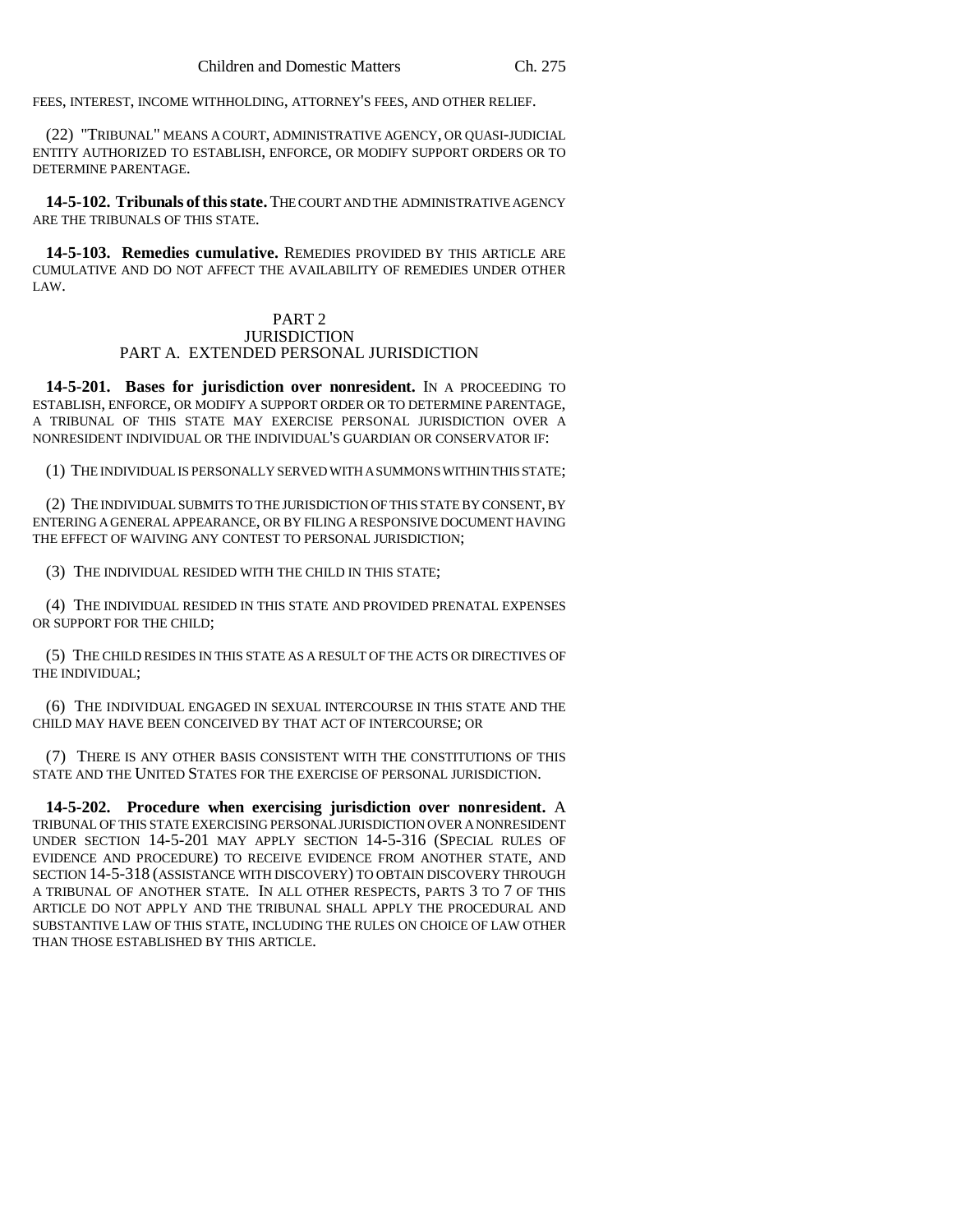# PART B. PROCEEDINGS INVOLVING TWO OR MORE STATES

**14-5-203. Initiating and responding tribunal of this state.** UNDER THIS ARTICLE, A TRIBUNAL OF THIS STATE MAY SERVE AS AN INITIATING TRIBUNAL TO FORWARD PROCEEDINGS TO ANOTHER STATE AND AS A RESPONDING TRIBUNAL FOR PROCEEDINGS INITIATED IN ANOTHER STATE.

**14-5-204. Simultaneous proceedings in another state.** (a) A TRIBUNAL OF THIS STATE MAY EXERCISE JURISDICTION TO ESTABLISH A SUPPORT ORDER IF THE PETITION OR COMPARABLE PLEADING IS FILED AFTER A PETITION OR COMPARABLE PLEADING IS FILED IN ANOTHER STATE ONLY IF:

(1) THE PETITION OR COMPARABLE PLEADING IN THIS STATE IS FILED BEFORE THE EXPIRATION OF THE TIME ALLOWED IN THE OTHER STATE FOR FILING A RESPONSIVE PLEADING CHALLENGING THE EXERCISE OF JURISDICTION BY THE OTHER STATE;

(2) THE CONTESTING PARTY TIMELY CHALLENGES THE EXERCISE OF JURISDICTION IN THE OTHER STATE; AND

(3) IF RELEVANT, THIS STATE IS THE HOME STATE OF THE CHILD.

(b) A TRIBUNAL OF THIS STATE MAY NOT EXERCISE JURISDICTION TO ESTABLISH A SUPPORT ORDER IF THE PETITION OR COMPARABLE PLEADING IS FILED BEFORE A PETITION OR COMPARABLE PLEADING IS FILED IN ANOTHER STATE IF:

(1) THE PETITION OR COMPARABLE PLEADING IN THE OTHER STATE IS FILED BEFORE THE EXPIRATION OF THE TIME ALLOWED IN THIS STATE FOR FILING A RESPONSIVE PLEADING CHALLENGING THE EXERCISE OF JURISDICTION BY THIS STATE;

(2) THE CONTESTING PARTY TIMELY CHALLENGES THE EXERCISE OF JURISDICTION IN THIS STATE; AND

(3) IF RELEVANT, THE OTHER STATE IS THE HOME STATE OF THE CHILD.

**14-5-205. Continuing, exclusive jurisdiction.** (a) A TRIBUNAL OF THIS STATE ISSUING A SUPPORT ORDER CONSISTENT WITH THE LAW OF THIS STATE HAS CONTINUING, EXCLUSIVE JURISDICTION OVER A CHILD SUPPORT ORDER:

(1) AS LONG AS THIS STATE REMAINS THE RESIDENCE OF THE OBLIGOR, THE INDIVIDUAL OBLIGEE, OR THE CHILD FOR WHOSE BENEFIT THE SUPPORT ORDER IS ISSUED; OR

(2) UNTIL EACH INDIVIDUAL PARTY HAS FILED WRITTEN CONSENT WITH THE TRIBUNAL OF THIS STATE FOR A TRIBUNAL OF ANOTHER STATE TO MODIFY THE ORDER AND ASSUME CONTINUING, EXCLUSIVE JURISDICTION.

(b) A TRIBUNAL OF THIS STATE ISSUING A CHILD SUPPORT ORDER CONSISTENT WITH THE LAW OF THIS STATE MAY NOT EXERCISE ITS CONTINUING JURISDICTION TO MODIFY THE ORDER IF THE ORDER HAS BEEN MODIFIED BY A TRIBUNAL OF ANOTHER STATE PURSUANT TO A LAW SUBSTANTIALLY SIMILAR TO THIS ARTICLE.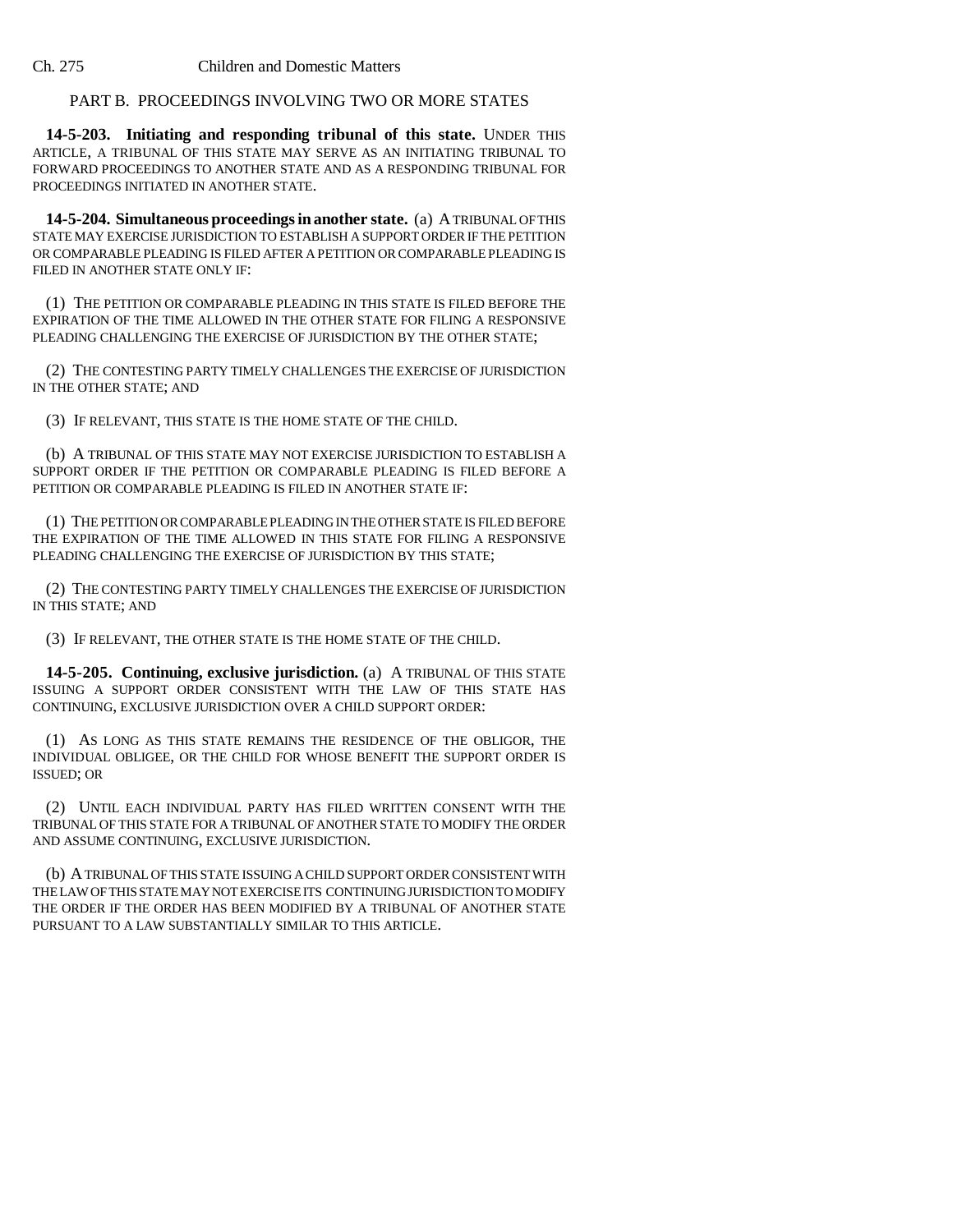(c) IF A CHILD SUPPORT ORDER OF THIS STATE IS MODIFIED BY A TRIBUNAL OF ANOTHER STATE PURSUANT TO A LAW SUBSTANTIALLY SIMILAR TO THIS ARTICLE, A TRIBUNAL OF THIS STATE LOSES ITS CONTINUING, EXCLUSIVE JURISDICTION WITH REGARD TO PROSPECTIVE ENFORCEMENT OF THE ORDER ISSUED IN THIS STATE, AND MAY ONLY:

(1) ENFORCE THE ORDER THAT WAS MODIFIED AS TO AMOUNTS ACCRUING BEFORE THE MODIFICATION;

(2) ENFORCE NONMODIFIABLE ASPECTS OF THAT ORDER; AND

(3) PROVIDE OTHER APPROPRIATE RELIEF FOR VIOLATIONS OF THAT ORDER WHICH OCCURRED BEFORE THE EFFECTIVE DATE OF THE MODIFICATION.

(d) A TRIBUNAL OF THIS STATE SHALL RECOGNIZE THE CONTINUING, EXCLUSIVE JURISDICTION OF A TRIBUNAL OF ANOTHER STATE WHICH HAS ISSUED A CHILD SUPPORT ORDER PURSUANT TO A LAW SUBSTANTIALLY SIMILAR TO THIS ARTICLE.

(e) A TEMPORARY SUPPORT ORDER ISSUED EX PARTE OR PENDING RESOLUTION OF A JURISDICTIONAL CONFLICT DOES NOT CREATE CONTINUING, EXCLUSIVE JURISDICTION IN THE ISSUING TRIBUNAL.

(f) A TRIBUNAL OF THIS STATE ISSUING A SUPPORT ORDER CONSISTENT WITH THE LAW OF THIS STATE HAS CONTINUING, EXCLUSIVE JURISDICTION OVER A SPOUSAL SUPPORT ORDER THROUGHOUT THE EXISTENCE OF THE SUPPORT OBLIGATION. A TRIBUNAL OF THIS STATE MAY NOT MODIFY A SPOUSAL SUPPORT ORDER ISSUED BY A TRIBUNAL OF ANOTHER STATE HAVING CONTINUING, EXCLUSIVE JURISDICTION OVER THAT ORDER UNDER THE LAW OF THAT STATE.

**14-5-206. Enforcement and modification of support order by tribunal having continuing jurisdiction.** (a) A TRIBUNAL OF THIS STATE MAY SERVE AS AN INITIATING TRIBUNAL TO REQUEST A TRIBUNAL OF ANOTHER STATE TO ENFORCE OR MODIFY A SUPPORT ORDER ISSUED IN THAT STATE.

(b) A TRIBUNAL OF THIS STATE HAVING CONTINUING, EXCLUSIVE JURISDICTION OVER A SUPPORT ORDER MAY ACT AS A RESPONDING TRIBUNAL TO ENFORCE OR MODIFY THE ORDER. IF A PARTY SUBJECT TO THE CONTINUING, EXCLUSIVE JURISDICTION OF THE TRIBUNAL NO LONGER RESIDES IN THE ISSUING STATE, IN SUBSEQUENT PROCEEDINGS THE TRIBUNAL MAY APPLY SECTION 14-5-316 (SPECIAL RULES OF EVIDENCE AND PROCEDURE) TO RECEIVE EVIDENCE FROM ANOTHER STATE AND SECTION 14-5-318 (ASSISTANCE WITH DISCOVERY) TO OBTAIN DISCOVERY THROUGH A TRIBUNAL OF ANOTHER STATE.

(c) A TRIBUNAL OF THIS STATE WHICH LACKS CONTINUING, EXCLUSIVE JURISDICTION OVER A SPOUSAL SUPPORT ORDER MAY NOT SERVE AS A RESPONDING TRIBUNAL TO MODIFY A SPOUSAL SUPPORT ORDER OF ANOTHER STATE.

# PART C. RECONCILIATION WITH ORDERS OF OTHER STATES

**14-5-207. Recognition of child support orders.** (a) IF A PROCEEDING IS BROUGHT UNDER THIS ARTICLE, AND ONE OR MORE CHILD SUPPORT ORDERS HAVE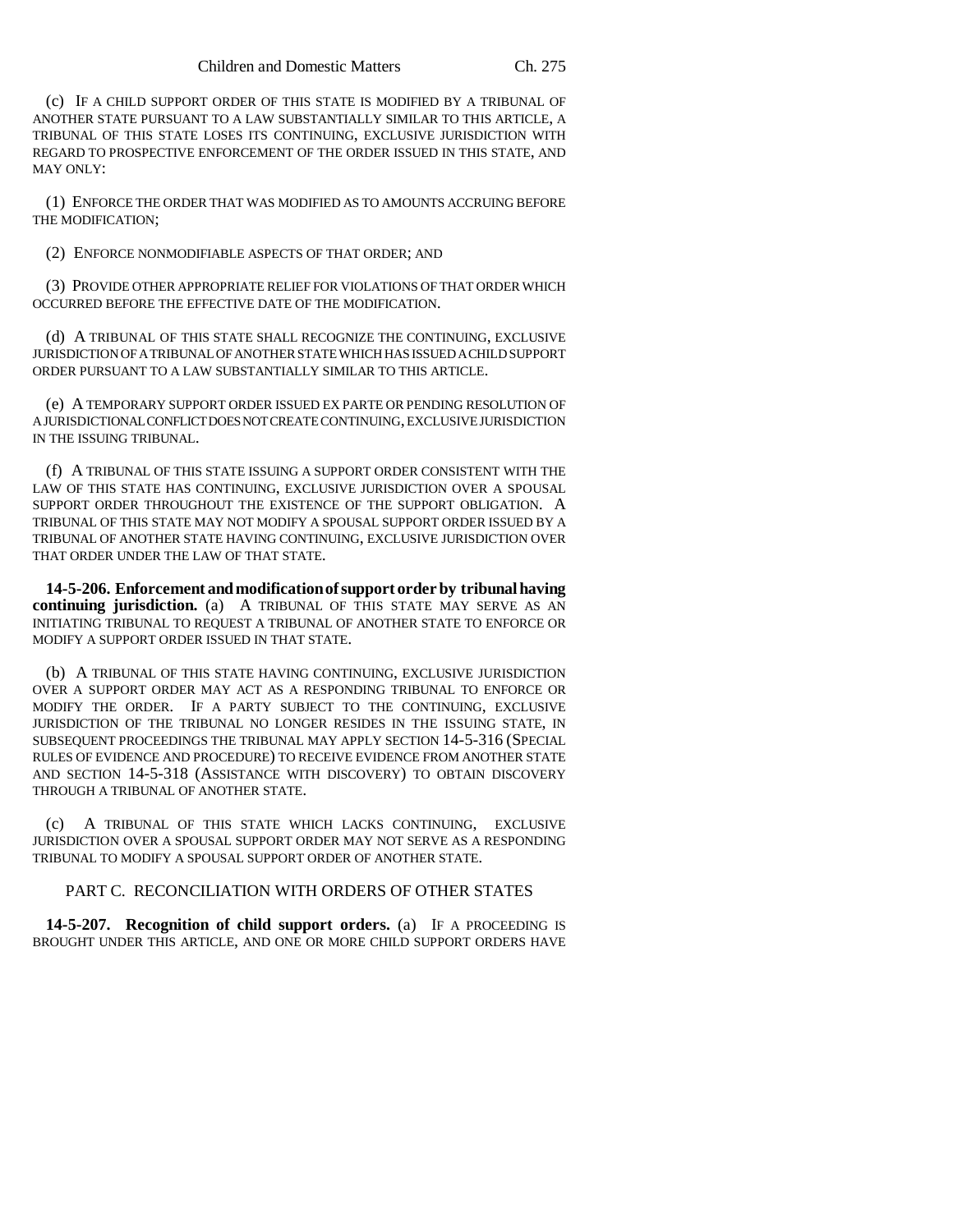BEEN ISSUED IN THIS OR ANOTHER STATE WITH REGARD TO AN OBLIGOR AND A CHILD, A TRIBUNAL OF THIS STATE SHALL APPLY THE FOLLOWING RULES IN DETERMINING WHICH ORDER TO RECOGNIZE FOR PURPOSES OF CONTINUING, EXCLUSIVE JURISDICTION:

(1) IF ONLY ONE TRIBUNAL HAS ISSUED A CHILD SUPPORT ORDER, THE ORDER OF THAT TRIBUNAL MUST BE RECOGNIZED.

(2) IF TWO OR MORE TRIBUNALS HAVE ISSUED CHILD SUPPORT ORDERS FOR THE SAME OBLIGOR AND CHILD, AND ONLY ONE OF THE TRIBUNALS WOULD HAVE CONTINUING, EXCLUSIVE JURISDICTION UNDER THIS ARTICLE, THE ORDER OF THAT TRIBUNAL MUST BE RECOGNIZED.

(3) IF TWO OR MORE TRIBUNALS HAVE ISSUED CHILD SUPPORT ORDERS FOR THE SAME OBLIGOR AND CHILD, AND MORE THAN ONE OF THE TRIBUNALS WOULD HAVE CONTINUING, EXCLUSIVE JURISDICTION UNDER THIS ARTICLE, AN ORDER ISSUED BY A TRIBUNAL IN THE CURRENT HOME STATE OF THE CHILD MUST BE RECOGNIZED, BUT IF AN ORDER HAS NOT BEEN ISSUED IN THE CURRENT HOME STATE OF THE CHILD, THE ORDER MOST RECENTLY ISSUED MUST BE RECOGNIZED.

(4) IF TWO OR MORE TRIBUNALS HAVE ISSUED CHILD SUPPORT ORDERS FOR THE SAME OBLIGOR AND CHILD, AND NONE OF THE TRIBUNALS WOULD HAVE CONTINUING, EXCLUSIVE JURISDICTION UNDER THIS ARTICLE, THE TRIBUNAL OF THIS STATE MAY ISSUE A CHILD SUPPORT ORDER, WHICH MUST BE RECOGNIZED.

(b) THE TRIBUNAL THAT HAS ISSUED AN ORDER RECOGNIZED UNDER SUBSECTION (a) OF THIS SECTION IS THE TRIBUNAL HAVING CONTINUING, EXCLUSIVE JURISDICTION.

**14-5-208. Multiple child support orders for two or more obligees.** IN RESPONDING TO MULTIPLE REGISTRATIONS OR PETITIONS FOR ENFORCEMENT OF TWO OR MORE CHILD SUPPORT ORDERS IN EFFECT AT THE SAME TIME WITH REGARD TO THE SAME OBLIGOR AND DIFFERENT INDIVIDUAL OBLIGEES, AT LEAST ONE OF WHICH WAS ISSUED BY A TRIBUNAL OF ANOTHER STATE, A TRIBUNAL OF THIS STATE SHALL ENFORCE THOSE ORDERS IN THE SAME MANNER AS IF THE MULTIPLE ORDERS HAD BEEN ISSUED BY A TRIBUNAL OF THIS STATE.

**14-5-209. Credit for payments.** AMOUNTS COLLECTED AND CREDITED FOR A PARTICULAR PERIOD PURSUANT TO A SUPPORT ORDER ISSUED BY A TRIBUNAL OF ANOTHER STATE MUST BE CREDITED AGAINST THE AMOUNTS ACCRUING OR ACCRUED FOR THE SAME PERIOD UNDER A SUPPORT ORDER ISSUED BY THE TRIBUNAL OF THIS STATE.

# PART 3

# CIVIL PROVISIONS OF GENERAL APPLICATION

**14-5-301. Proceedings under this article.** (a) EXCEPT AS OTHERWISE PROVIDED IN THIS ARTICLE, THIS PART 3 APPLIES TO ALL PROCEEDINGS UNDER THIS ARTICLE.

(b) THIS ARTICLE PROVIDES FOR THE FOLLOWING PROCEEDINGS:

(1) ESTABLISHMENT OF AN ORDER FOR SPOUSAL SUPPORT OR CHILD SUPPORT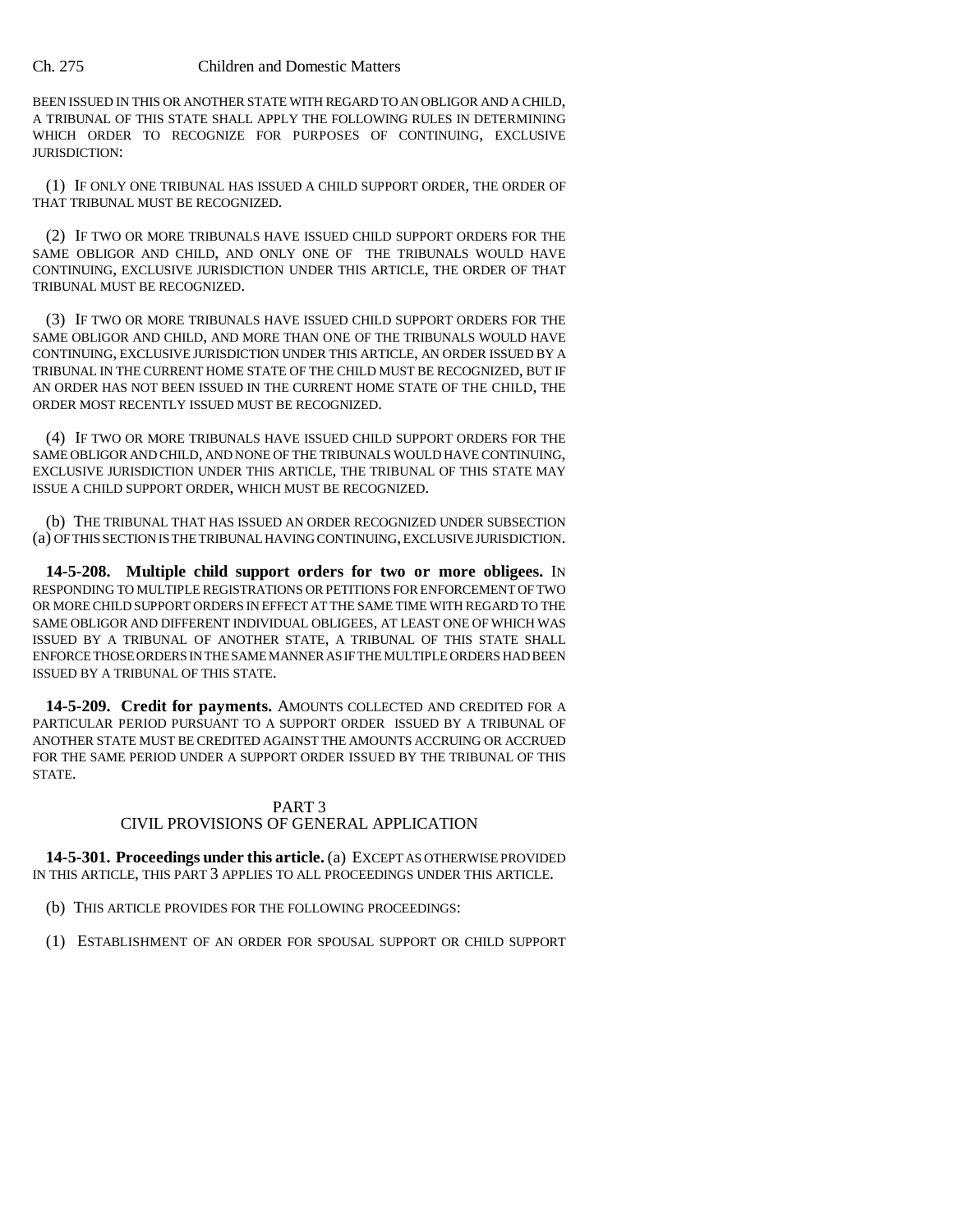PURSUANT TO PART 4 OF THIS ARTICLE;

(2) ENFORCEMENT OF A SUPPORT ORDER AND INCOME-WITHHOLDING ORDER OF ANOTHER STATE WITHOUT REGISTRATION PURSUANT TO PART 5 OF THIS ARTICLE;

(3) REGISTRATION OF AN ORDER FOR SPOUSAL SUPPORT OR CHILD SUPPORT OF ANOTHER STATE FOR ENFORCEMENT PURSUANT TO PART 6 OF THIS ARTICLE;

(4) MODIFICATION OF AN ORDER FOR CHILD SUPPORT OR SPOUSAL SUPPORT ISSUED BY A TRIBUNAL OF THIS STATE PURSUANT TO PART B OF PART 2 OF THIS ARTICLE;

(5) REGISTRATION OF AN ORDER FOR CHILD SUPPORT OF ANOTHER STATE FOR MODIFICATION PURSUANT TO PART 6 OF THIS ARTICLE;

(6) DETERMINATION OF PARENTAGE PURSUANT TO PART 7 OF THIS ARTICLE; AND

(7) ASSERTION OF JURISDICTION OVER NONRESIDENTS PURSUANT TO PART A OF PART 2 OF THIS ARTICLE.

(c) A PETITIONER OR A SUPPORT ENFORCEMENT AGENCY MAY COMMENCE A PROCEEDING AUTHORIZED UNDER THIS ARTICLE BY FILING A PETITION IN AN INITIATING TRIBUNAL FOR FORWARDING TO A RESPONDING TRIBUNAL OR BY FILING A PETITION OR A COMPARABLE PLEADING DIRECTLY IN A TRIBUNAL OF ANOTHER STATE WHICH HAS OR CAN OBTAIN PERSONAL JURISDICTION OVER THE RESPONDENT.

**14-5-302. Action by minor parent.** A MINOR PARENT, OR A GUARDIAN OR OTHER LEGAL REPRESENTATIVE OF A MINOR PARENT, MAY MAINTAIN A PROCEEDING ON BEHALF OF OR FOR THE BENEFIT OF THE MINOR'S CHILD.

**14-5-303. Application of law of this state.** EXCEPT AS OTHERWISE PROVIDED BY THIS ARTICLE, A RESPONDING TRIBUNAL OF THIS STATE:

(1) SHALL APPLY THE PROCEDURAL AND SUBSTANTIVE LAW, INCLUDING THE RULES ON CHOICE OF LAW, GENERALLY APPLICABLE TO SIMILAR PROCEEDINGS ORIGINATING IN THIS STATE AND MAY EXERCISE ALL POWERS AND PROVIDE ALL REMEDIES AVAILABLE IN THOSE PROCEEDINGS; AND

(2) SHALL DETERMINE THE DUTY OF SUPPORT AND THE AMOUNT PAYABLE IN ACCORDANCE WITH THE LAW AND SUPPORT GUIDELINES OF THIS STATE.

**14-5-304. Duties of initiating tribunal.** UPON THE FILING OF A PETITION AUTHORIZED BY THIS ARTICLE, AN INITIATING TRIBUNAL OF THIS STATE SHALL FORWARD THREE COPIES OF THE PETITION AND ITS ACCOMPANYING DOCUMENTS:

(1) TO THE RESPONDING TRIBUNAL OR APPROPRIATE SUPPORT ENFORCEMENT AGENCY IN THE RESPONDING STATE; OR

(2) IF THE IDENTITY OF THE RESPONDING TRIBUNAL IS UNKNOWN, TO THE STATE INFORMATION AGENCY OF THE RESPONDING STATE WITH A REQUEST THAT THEY BE FORWARDED TO THE APPROPRIATE TRIBUNAL AND THAT RECEIPT BE ACKNOWLEDGED.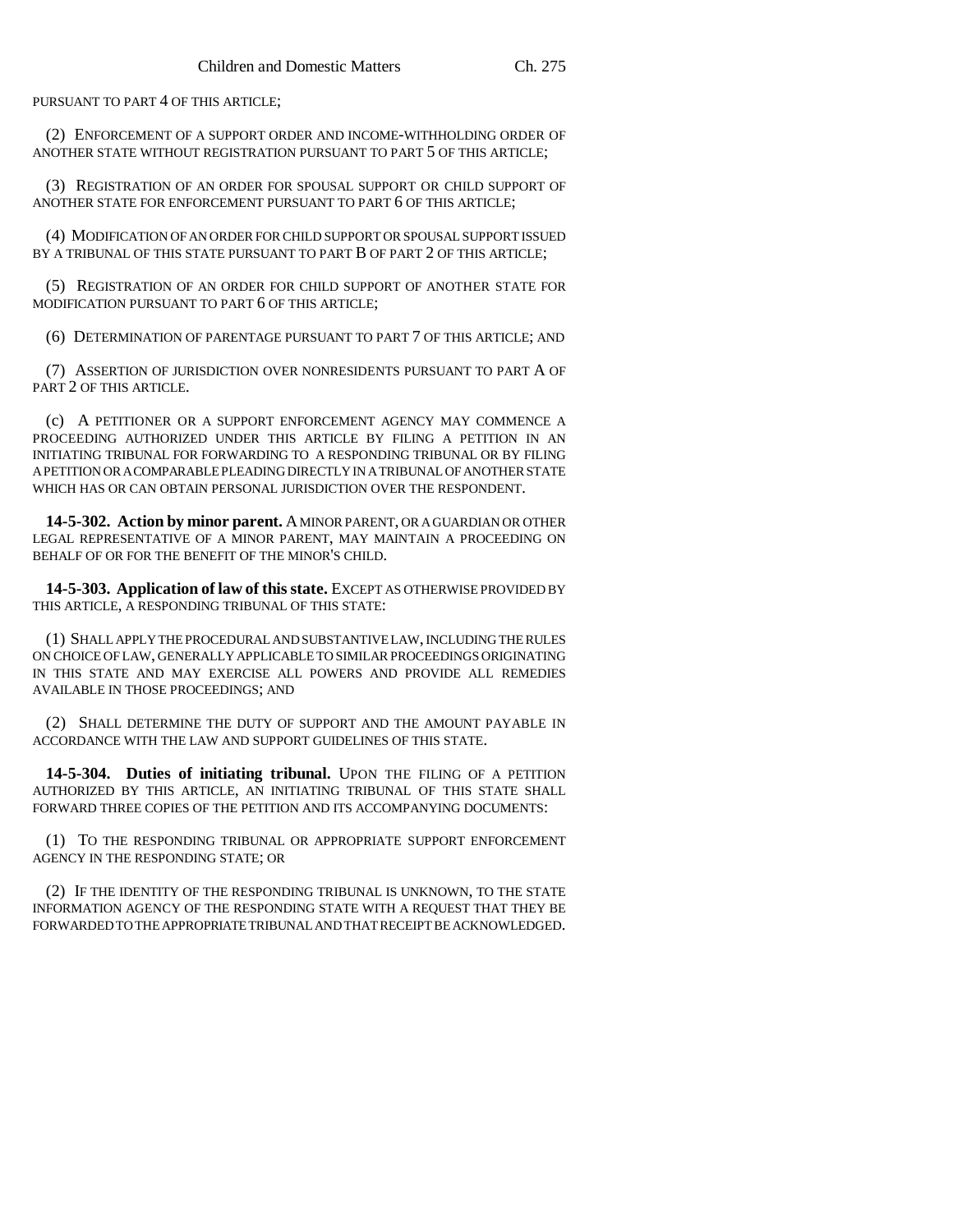**14-5-305. Duties and powers of responding tribunal.** (a) WHEN A RESPONDING TRIBUNAL OF THIS STATE RECEIVES A PETITION OR COMPARABLE PLEADING FROM AN INITIATING TRIBUNAL OR DIRECTLY PURSUANT TO SECTION 14-5-301 (c) (PROCEEDINGS UNDER THIS ARTICLE), IT SHALL CAUSE THE PETITION OR PLEADING TO BE FILED AND NOTIFY THE PETITIONER BY FIRST CLASS MAIL WHERE AND WHEN IT WAS FILED.

(b) A RESPONDING TRIBUNAL OF THIS STATE, TO THE EXTENT OTHERWISE AUTHORIZED BY LAW, MAY DO ONE OR MORE OF THE FOLLOWING:

(1) ISSUE OR ENFORCE A SUPPORT ORDER, MODIFY A CHILD SUPPORT ORDER, OR RENDER A JUDGMENT TO DETERMINE PARENTAGE;

(2) ORDER AN OBLIGOR TO COMPLY WITH A SUPPORT ORDER, SPECIFYING THE AMOUNT AND THE MANNER OF COMPLIANCE;

(3) ORDER INCOME WITHHOLDING;

(4) DETERMINE THE AMOUNT OF ANY ARREARAGES, AND SPECIFY A METHOD OF PAYMENT;

(5) ENFORCE ORDERS BY CIVIL OR CRIMINAL CONTEMPT, OR BOTH;

(6) SET ASIDE PROPERTY FOR SATISFACTION OF THE SUPPORT ORDER;

(7) PLACE LIENS AND ORDER EXECUTION ON THE OBLIGOR'S PROPERTY;

(8) ORDER AN OBLIGOR TO KEEP THE TRIBUNAL INFORMED OF THE OBLIGOR'S CURRENT RESIDENTIAL ADDRESS, TELEPHONE NUMBER, EMPLOYER, ADDRESS OF EMPLOYMENT, AND TELEPHONE NUMBER AT THE PLACE OF EMPLOYMENT;

(9) ISSUE A BENCH WARRANT FOR AN OBLIGOR WHO HAS FAILED AFTER PROPER NOTICE TO APPEAR AT A HEARING ORDERED BY THE TRIBUNAL AND ENTER THE BENCH WARRANT IN ANY LOCAL AND STATE COMPUTER SYSTEMS FOR CRIMINAL WARRANTS;

(10) ORDER THE OBLIGOR TO SEEK APPROPRIATE EMPLOYMENT BY SPECIFIED METHODS;

(11) AWARD REASONABLE ATTORNEY'S FEES AND OTHER FEES AND COSTS; AND

(12) GRANT ANY OTHER AVAILABLE REMEDY.

(c) A RESPONDING TRIBUNAL OF THIS STATE SHALL INCLUDE IN A SUPPORT ORDER ISSUED UNDER THIS ARTICLE, OR IN THE DOCUMENTS ACCOMPANYING THE ORDER, THE CALCULATIONS ON WHICH THE SUPPORT ORDER IS BASED.

(d) A RESPONDING TRIBUNAL OF THIS STATE MAY NOT CONDITION THE PAYMENT OF A SUPPORT ORDER ISSUED UNDER THIS ARTICLE UPON COMPLIANCE BY A PARTY WITH PROVISIONS FOR VISITATION.

(e) IF A RESPONDING TRIBUNAL OF THIS STATE ISSUES AN ORDER UNDER THIS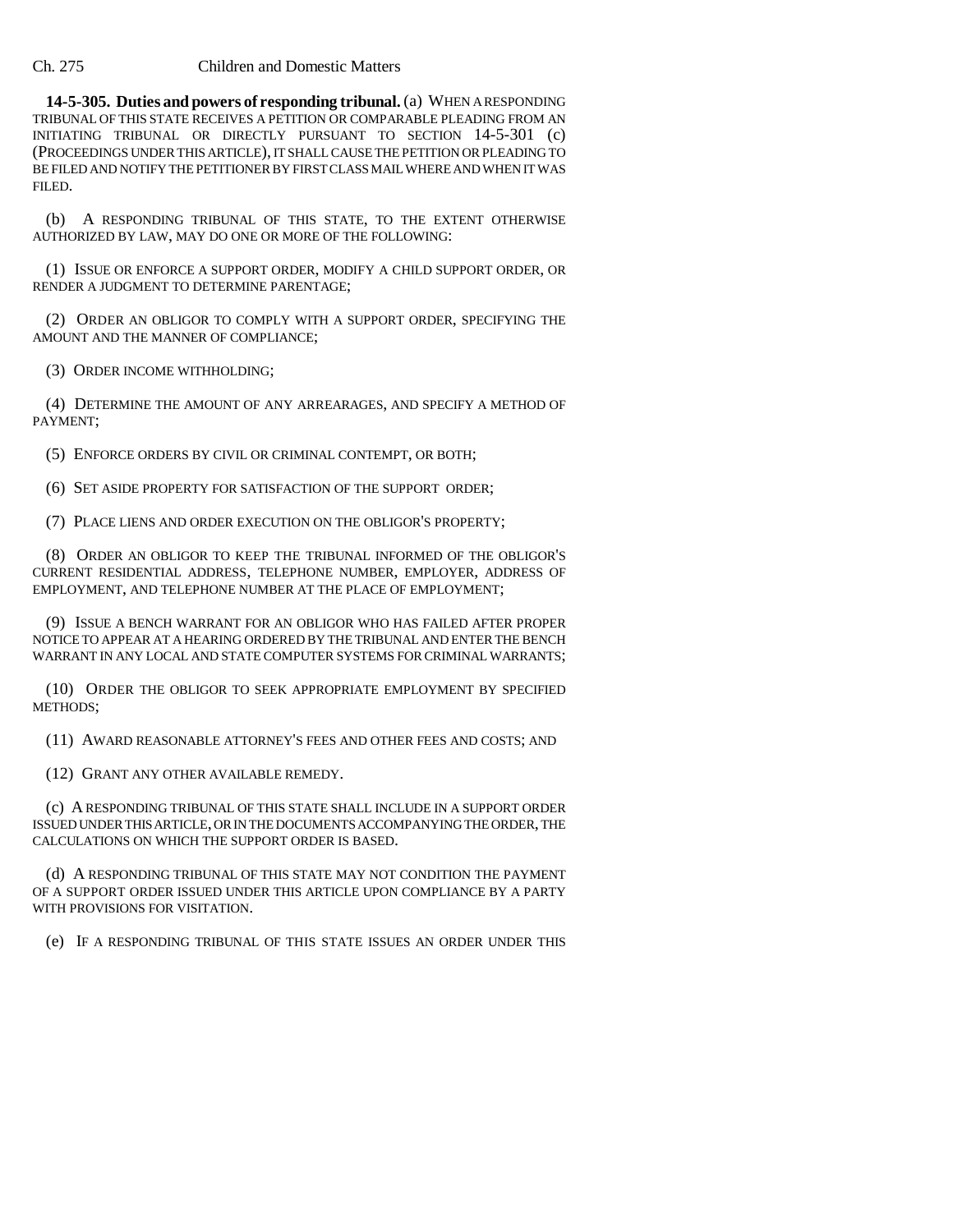ARTICLE, THE TRIBUNAL SHALL SEND A COPY OF THE ORDER BY FIRST CLASS MAIL TO THE PETITIONER AND THE RESPONDENT AND TO THE INITIATING TRIBUNAL, IF ANY.

**14-5-306. Inappropriate tribunal.** IF A PETITION OR COMPARABLE PLEADING IS RECEIVED BY AN INAPPROPRIATE TRIBUNAL OF THIS STATE, IT SHALL FORWARD THE PLEADING AND ACCOMPANYING DOCUMENTS TO AN APPROPRIATE TRIBUNAL IN THIS STATE OR ANOTHER STATE AND NOTIFY THE PETITIONER BY FIRST CLASS MAIL WHERE AND WHEN THE PLEADING WAS SENT.

**14-5-307. Duties of support enforcement agency.** (a) A SUPPORT ENFORCEMENT AGENCY OF THIS STATE, UPON REQUEST, SHALL PROVIDE SERVICES TO A PETITIONER IN A PROCEEDING UNDER THIS ARTICLE.

(b) A SUPPORT ENFORCEMENT AGENCY THAT IS PROVIDING SERVICES TO THE PETITIONER AS APPROPRIATE SHALL:

(1) TAKE ALL STEPS NECESSARY TO ENABLE AN APPROPRIATE TRIBUNAL IN THIS STATE OR ANOTHER STATE TO OBTAIN JURISDICTION OVER THE RESPONDENT;

(2) REQUEST AN APPROPRIATE TRIBUNAL TO SET A DATE, TIME, AND PLACE FOR A HEARING;

(3) MAKE A REASONABLE EFFORT TO OBTAIN ALL RELEVANT INFORMATION, INCLUDING INFORMATION AS TO INCOME AND PROPERTY OF THE PARTIES;

(4) WITHIN TWO DAYS, EXCLUSIVE OF SATURDAYS, SUNDAYS, AND LEGAL HOLIDAYS, AFTER RECEIPT OF A WRITTEN NOTICE FROM AN INITIATING, RESPONDING, OR REGISTERING TRIBUNAL, SEND A COPY OF THE NOTICE BY FIRST CLASS MAIL TO THE PETITIONER;

(5) WITHIN TWO DAYS, EXCLUSIVE OF SATURDAYS, SUNDAYS, AND LEGAL HOLIDAYS, AFTER RECEIPT OF A WRITTEN COMMUNICATION FROM THE RESPONDENT OR THE RESPONDENT'S ATTORNEY, SEND A COPY OF THE COMMUNICATION BY FIRST CLASS MAIL TO THE PETITIONER; AND

(6) NOTIFY THE PETITIONER IF JURISDICTION OVER THE RESPONDENT CANNOT BE OBTAINED.

(c) THIS ARTICLE DOES NOT CREATE OR NEGATE A RELATIONSHIP OF ATTORNEY AND CLIENT OR OTHER FIDUCIARY RELATIONSHIP BETWEEN A SUPPORT ENFORCEMENT AGENCY OR THE ATTORNEY FOR THE AGENCY AND THE INDIVIDUAL BEING ASSISTED BY THE AGENCY.

**14-5-308. Duty of attorney general.** IF THE ATTORNEY GENERAL DETERMINES THAT THE SUPPORT ENFORCEMENT AGENCY IS NEGLECTING OR REFUSING TO PROVIDE SERVICES TO AN INDIVIDUAL, THE ATTORNEY GENERAL MAY ORDER THE AGENCY TO PERFORM ITS DUTIES UNDER THIS ARTICLE OR MAY PROVIDE THOSE SERVICES DIRECTLY TO THE INDIVIDUAL.

**14-5-309. Private counsel.** AN INDIVIDUAL MAY EMPLOY PRIVATE COUNSEL TO REPRESENT THE INDIVIDUAL IN PROCEEDINGS AUTHORIZED BY THIS ARTICLE.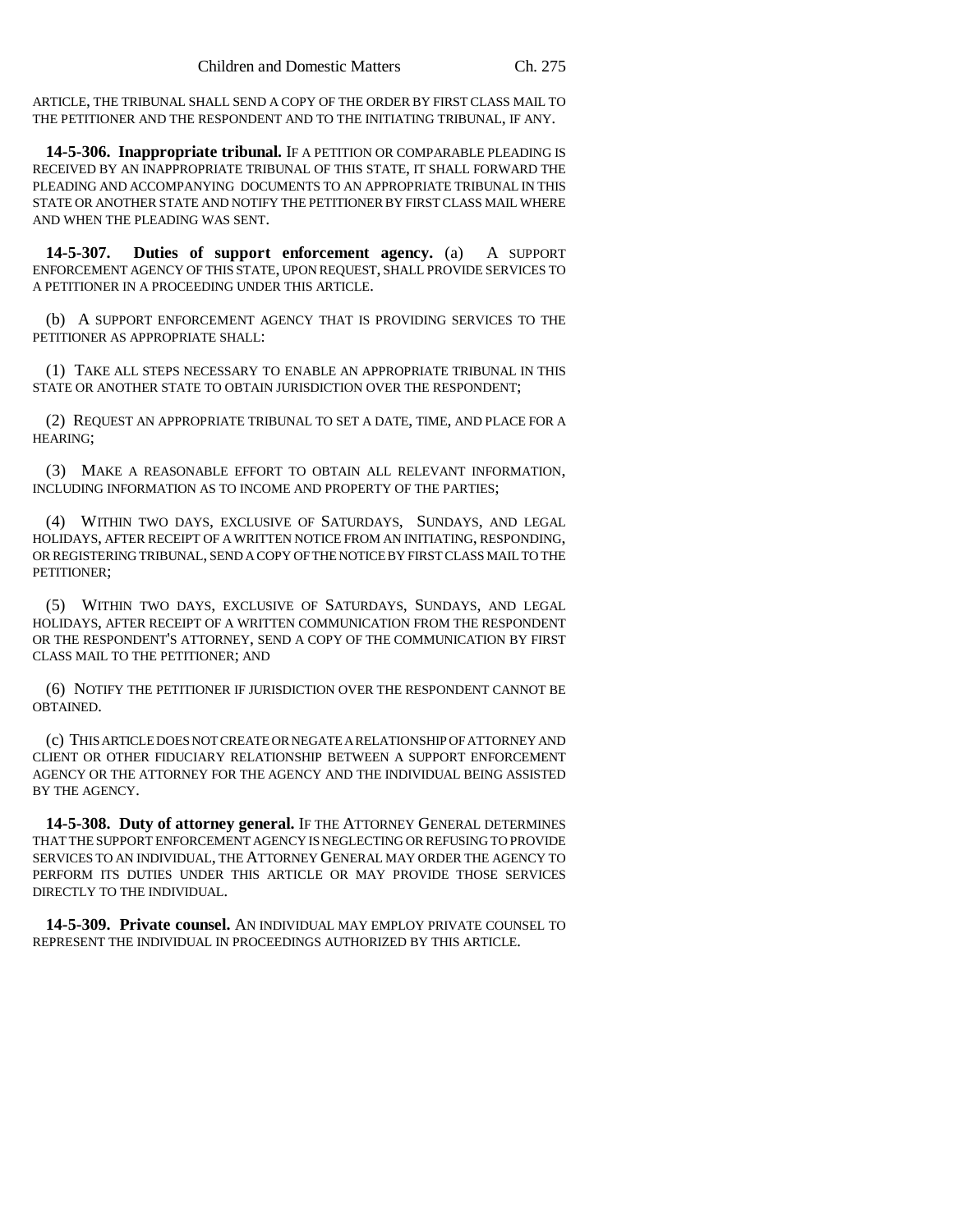**14-5-310. Duties of state information agency.** (a) THE STATE DEPARTMENT OF SOCIAL SERVICES IS THE STATE INFORMATION AGENCY UNDER THIS ARTICLE.

(b) THE STATE INFORMATION AGENCY SHALL:

(1) COMPILE AND MAINTAIN A CURRENT LIST, INCLUDING ADDRESSES, OF THE TRIBUNALS IN THIS STATE WHICH HAVE JURISDICTION UNDER THIS ARTICLE AND ANY SUPPORT ENFORCEMENT AGENCIES IN THIS STATE AND TRANSMIT A COPY TO THE STATE INFORMATION AGENCY OF EVERY OTHER STATE;

(2) MAINTAIN A REGISTER OF TRIBUNALS AND SUPPORT ENFORCEMENT AGENCIES RECEIVED FROM OTHER STATES;

(3) FORWARD TO THE APPROPRIATE TRIBUNAL IN THE PLACE IN THIS STATE IN WHICH THE INDIVIDUAL OBLIGEE OR THE OBLIGOR RESIDES, OR IN WHICH THE OBLIGOR'S PROPERTY IS BELIEVED TO BE LOCATED, ALL DOCUMENTS CONCERNING A PROCEEDING UNDER THIS ARTICLE RECEIVED FROM AN INITIATING TRIBUNAL OR THE STATE INFORMATION AGENCY OF THE INITIATING STATE; AND

(4) OBTAIN INFORMATION CONCERNING THE LOCATION OF THE OBLIGOR AND THE OBLIGOR'S PROPERTY WITHIN THIS STATE NOT EXEMPT FROM EXECUTION, BY SUCH MEANS AS POSTAL VERIFICATION AND FEDERAL OR STATE LOCATOR SERVICES, EXAMINATION OF TELEPHONE DIRECTORIES, REQUESTS FOR THE OBLIGOR'S ADDRESS FROM EMPLOYERS, AND EXAMINATION OF GOVERNMENTAL RECORDS, INCLUDING, TO THE EXTENT NOT PROHIBITED BY OTHER LAW, THOSE RELATING TO REAL PROPERTY, VITAL STATISTICS, LAW ENFORCEMENT, TAXATION, MOTOR VEHICLES, DRIVER'S LICENSES, AND SOCIAL SECURITY.

**14-5-311. Pleadings and accompanying documents.** (a) A PETITIONER SEEKING TO ESTABLISH OR MODIFY A SUPPORT ORDER OR TO DETERMINE PARENTAGE IN A PROCEEDING UNDER THIS ARTICLE MUST VERIFY THE PETITION. UNLESS OTHERWISE ORDERED UNDER SECTION 14-5-312 (NONDISCLOSURE OF INFORMATION IN EXCEPTIONAL CIRCUMSTANCES), THE PETITION OR ACCOMPANYING DOCUMENTS MUST PROVIDE, SO FAR AS KNOWN, THE NAMES, RESIDENTIAL ADDRESSES, AND SOCIAL SECURITY NUMBERS OF THE OBLIGOR AND THE OBLIGEE, AND THE NAME, SEX, RESIDENTIAL ADDRESS, SOCIAL SECURITY NUMBER, AND DATE OF BIRTH OF EACH CHILD FOR WHOM SUPPORT IS SOUGHT. THE PETITION MUST BE ACCOMPANIED BY A CERTIFIED COPY OF ANY SUPPORT ORDER IN EFFECT. THE PETITION MAY INCLUDE ANY OTHER INFORMATION THAT MAY ASSIST IN LOCATING OR IDENTIFYING THE RESPONDENT.

(b) THE PETITION MUST SPECIFY THE RELIEF SOUGHT. THE PETITION AND ACCOMPANYING DOCUMENTS MUST CONFORM SUBSTANTIALLY WITH THE REQUIREMENTS IMPOSED BY THE FORMS MANDATED BY FEDERAL LAW FOR USE IN CASES FILED BY A SUPPORT ENFORCEMENT AGENCY.

**14-5-312. Nondisclosure of information in exceptional circumstances.** UPON A FINDING, WHICH MAY BE MADE EX PARTE, THAT THE HEALTH, SAFETY, OR LIBERTY OF A PARTY OR CHILD WOULD BE UNREASONABLY PUT AT RISK BY THE DISCLOSURE OF IDENTIFYING INFORMATION, OR IF AN EXISTING ORDER SO PROVIDES, A TRIBUNAL SHALL ORDER THAT THE ADDRESS OF THE CHILD OR PARTY OR OTHER IDENTIFYING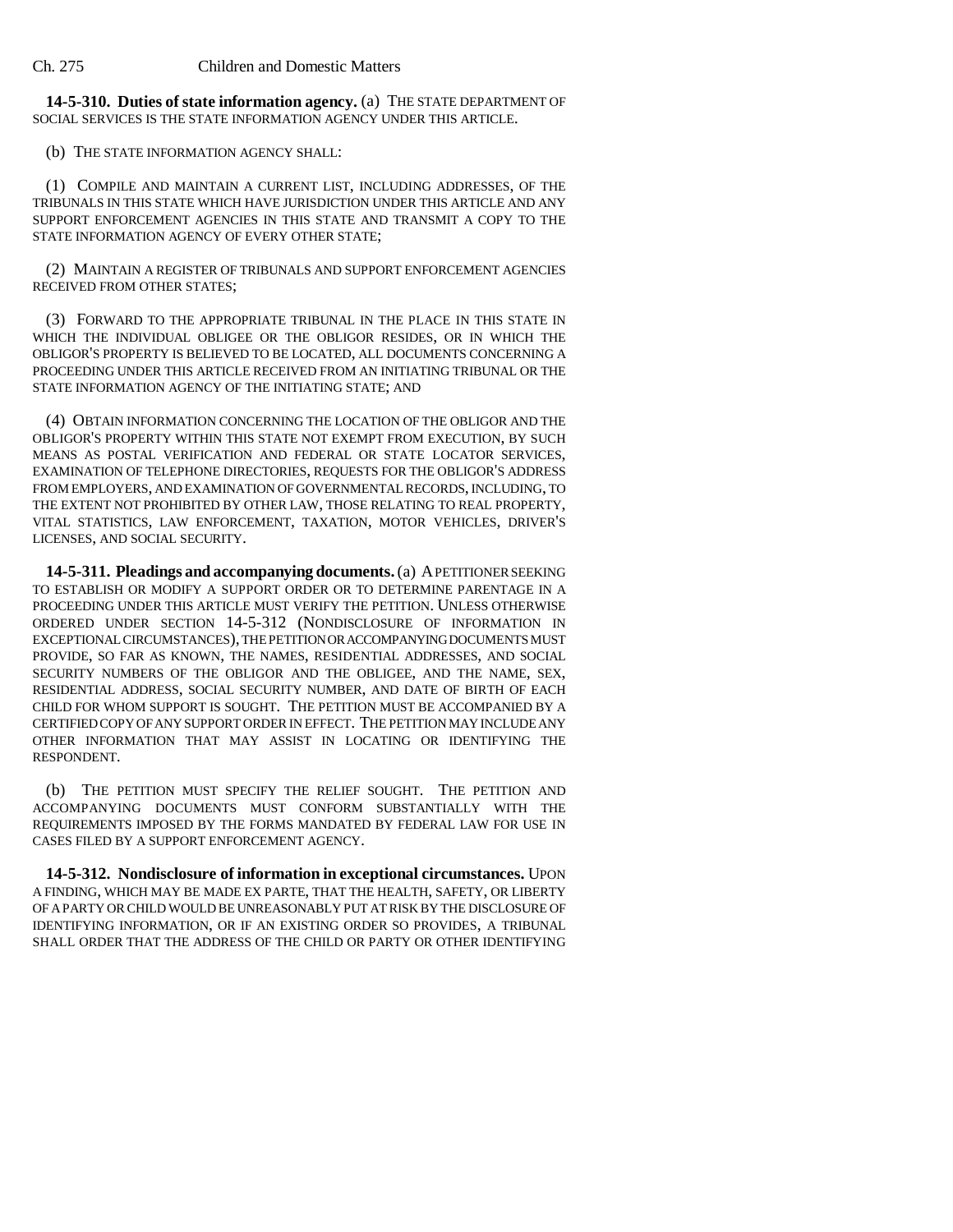INFORMATION NOT BE DISCLOSED IN A PLEADING OR OTHER DOCUMENT FILED IN A PROCEEDING UNDER THIS ARTICLE.

**14-5-313. Costs and fees.** (a) THE PETITIONER MAY NOT BE REQUIRED TO PAY A FILING FEE OR OTHER COSTS.

(b) IF AN OBLIGEE PREVAILS, A RESPONDING TRIBUNAL MAY ASSESS AGAINST AN OBLIGOR FILING FEES, REASONABLE ATTORNEY'S FEES, OTHER COSTS, AND NECESSARY TRAVEL AND OTHER REASONABLE EXPENSES INCURRED BY THE OBLIGEE AND THE OBLIGEE'S WITNESSES. THE TRIBUNAL MAY NOT ASSESS FEES, COSTS, OR EXPENSES AGAINST THE OBLIGEE OR THE SUPPORT ENFORCEMENT AGENCY OF EITHER THE INITIATING OR THE RESPONDING STATE, EXCEPT AS PROVIDED BY OTHER LAW. ATTORNEY'S FEES MAY BE TAXED AS COSTS, AND MAY BE ORDERED PAID DIRECTLY TO THE ATTORNEY, WHO MAY ENFORCE THE ORDER IN THE ATTORNEY'S OWN NAME. PAYMENT OF SUPPORT OWED TO THE OBLIGEE HAS PRIORITY OVER FEES, COSTS, AND EXPENSES.

(c) THE TRIBUNAL SHALL ORDER THE PAYMENT OF COSTS AND REASONABLE ATTORNEY'S FEES IF IT DETERMINES THAT A HEARING WAS REQUESTED PRIMARILY FOR DELAY. IN A PROCEEDING UNDER PART 6 OF THIS ARTICLE (ENFORCEMENT AND MODIFICATION OF SUPPORT ORDER AFTER REGISTRATION), A HEARING IS PRESUMED TO HAVE BEEN REQUESTED PRIMARILY FOR DELAY IF A REGISTERED SUPPORT ORDER IS CONFIRMED OR ENFORCED WITHOUT CHANGE.

**14-5-314. Limited immunity of petitioner.** (a) PARTICIPATION BY A PETITIONER IN A PROCEEDING BEFORE A RESPONDING TRIBUNAL, WHETHER IN PERSON, BY PRIVATE ATTORNEY, OR THROUGH SERVICES PROVIDED BY THE SUPPORT ENFORCEMENT AGENCY, DOES NOT CONFER PERSONAL JURISDICTION OVER THE PETITIONER IN ANOTHER PROCEEDING.

(b) A PETITIONER IS NOT AMENABLE TO SERVICE OF CIVIL PROCESS WHILE PHYSICALLY PRESENT IN THIS STATE TO PARTICIPATE IN A PROCEEDING UNDER THIS ARTICLE.

(c) THE IMMUNITY GRANTED BY THIS SECTION DOES NOT EXTEND TO CIVIL LITIGATION BASED ON ACTS UNRELATED TO A PROCEEDING UNDER THIS ARTICLE COMMITTED BY A PARTY WHILE PRESENT IN THIS STATE TO PARTICIPATE IN THE PROCEEDING.

**14-5-315. Nonparentage as defense.** A PARTY WHOSE PARENTAGE OF A CHILD HAS BEEN PREVIOUSLY DETERMINED BY OR PURSUANT TO LAW MAY NOT PLEAD NONPARENTAGE AS A DEFENSE TO A PROCEEDING UNDER THIS ARTICLE.

**14-5-316. Special rules of evidence and procedure.** (a) THE PHYSICAL PRESENCE OF THE PETITIONER IN A RESPONDING TRIBUNAL OF THIS STATE IS NOT REQUIRED FOR THE ESTABLISHMENT, ENFORCEMENT, OR MODIFICATION OF A SUPPORT ORDER OR THE RENDITION OF A JUDGMENT DETERMINING PARENTAGE.

(b) A VERIFIED PETITION, AFFIDAVIT, DOCUMENT SUBSTANTIALLY COMPLYING WITH FEDERALLY MANDATED FORMS, AND A DOCUMENT INCORPORATED BY REFERENCE IN ANY OF THEM, NOT EXCLUDED UNDER THE HEARSAY RULE IF GIVEN IN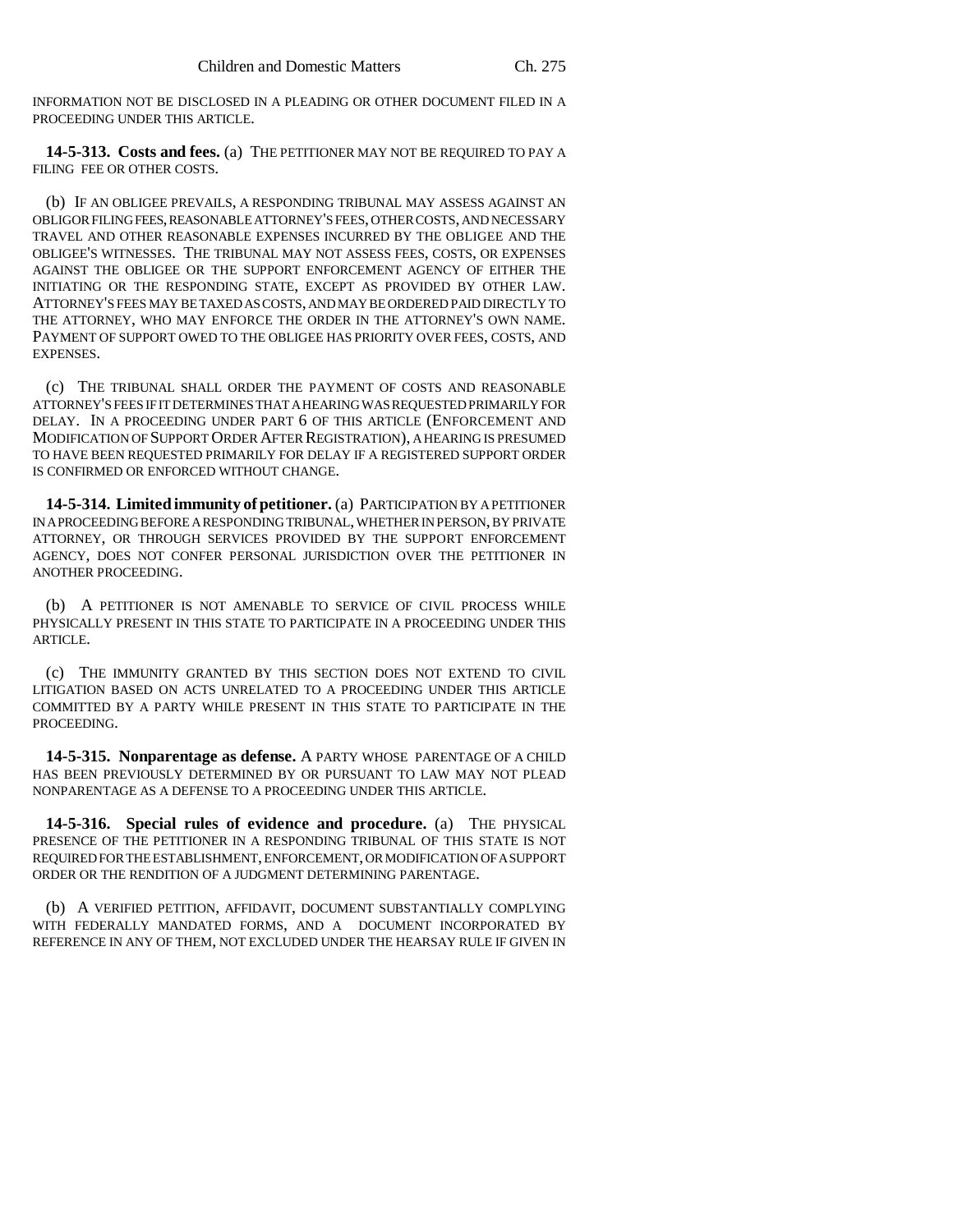PERSON, IS ADMISSIBLE IN EVIDENCE IF GIVEN UNDER OATH BY A PARTY OR WITNESS RESIDING IN ANOTHER STATE.

(c) A COPY OF THE RECORD OF CHILD SUPPORT PAYMENTS CERTIFIED AS A TRUE COPY OF THE ORIGINAL BY THE CUSTODIAN OF THE RECORD MAY BE FORWARDED TO A RESPONDING TRIBUNAL. THE COPY IS EVIDENCE OF FACTS ASSERTED IN IT, AND IS ADMISSIBLE TO SHOW WHETHER PAYMENTS WERE MADE.

(d) COPIES OF BILLS FOR TESTING FOR PARENTAGE, AND FOR PRENATAL AND POSTNATAL HEALTH CARE OF THE MOTHER AND CHILD, FURNISHED TO THE ADVERSE PARTY AT LEAST TEN DAYS BEFORE TRIAL, ARE ADMISSIBLE IN EVIDENCE TO PROVE THE AMOUNT OF THE CHARGES BILLED AND THAT THE CHARGES WERE REASONABLE, NECESSARY, AND CUSTOMARY.

(e) DOCUMENTARY EVIDENCE TRANSMITTED FROM ANOTHER STATE TO A TRIBUNAL OF THIS STATE BY TELEPHONE, TELECOPIER, OR OTHER MEANS THAT DO NOT PROVIDE AN ORIGINAL WRITING MAY NOT BE EXCLUDED FROM EVIDENCE ON AN OBJECTION BASED ON THE MEANS OF TRANSMISSION.

(f) IN A PROCEEDING UNDER THIS ARTICLE, A TRIBUNAL OF THIS STATE MAY PERMIT A PARTY OR WITNESS RESIDING IN ANOTHER STATE TO BE DEPOSED OR TO TESTIFY BY TELEPHONE, AUDIOVISUAL MEANS, OR OTHER ELECTRONIC MEANS AT A DESIGNATED TRIBUNAL OR OTHER LOCATION IN THAT STATE. A TRIBUNAL OF THIS STATE SHALL COOPERATE WITH TRIBUNALS OF OTHER STATES IN DESIGNATING AN APPROPRIATE LOCATION FOR THE DEPOSITION OR TESTIMONY.

(g) IF A PARTY CALLED TO TESTIFY AT A CIVIL HEARING REFUSES TO ANSWER ON THE GROUND THAT THE TESTIMONY MAY BE SELF-INCRIMINATING, THE TRIER OF FACT MAY DRAW AN ADVERSE INFERENCE FROM THE REFUSAL.

(h) A PRIVILEGE AGAINST DISCLOSURE OF COMMUNICATIONS BETWEEN SPOUSES DOES NOT APPLY IN A PROCEEDING UNDER THIS ARTICLE.

(i) THE DEFENSE OF IMMUNITY BASED ON THE RELATIONSHIP OF HUSBAND AND WIFE OR PARENT AND CHILD DOES NOT APPLY IN A PROCEEDING UNDER THIS ARTICLE.

**14-5-317. Communications between tribunals.** A TRIBUNAL OF THIS STATE MAY COMMUNICATE WITH A TRIBUNAL OF ANOTHER STATE IN WRITING, OR BY TELEPHONE OR OTHER MEANS, TO OBTAIN INFORMATION CONCERNING THE LAWS OF THAT STATE, THE LEGAL EFFECT OF A JUDGMENT, DECREE, OR ORDER OF THAT TRIBUNAL, AND THE STATUS OF A PROCEEDING IN THE OTHER STATE. A TRIBUNAL OF THIS STATE MAY FURNISH SIMILAR INFORMATION BY SIMILAR MEANS TO A TRIBUNAL OF ANOTHER STATE.

**14-5-318. Assistance with discovery.** A TRIBUNAL OF THIS STATE MAY:

(1) REQUEST A TRIBUNAL OF ANOTHER STATE TO ASSIST IN OBTAINING DISCOVERY; AND

(2) UPON REQUEST, COMPEL A PERSON OVER WHOM IT HAS JURISDICTION TO RESPOND TO A DISCOVERY ORDER ISSUED BY A TRIBUNAL OF ANOTHER STATE.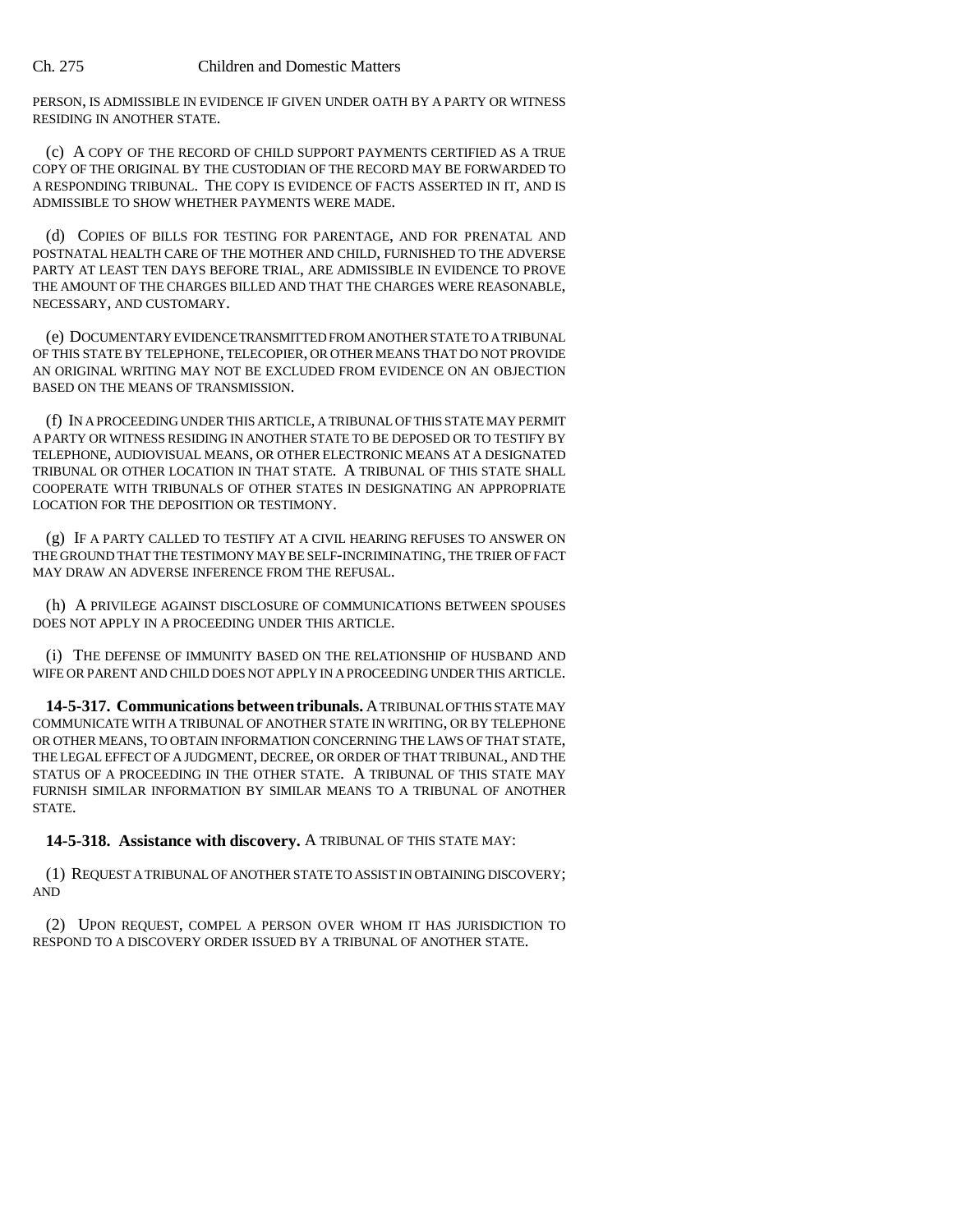**14-5-319. Receipt and disbursement of payments.** A SUPPORT ENFORCEMENT AGENCY OR TRIBUNAL OF THIS STATE SHALL DISBURSE PROMPTLY ANY AMOUNTS RECEIVED PURSUANT TO A SUPPORT ORDER, AS DIRECTED BY THE ORDER. THE AGENCY OR TRIBUNAL SHALL FURNISH TO A REQUESTING PARTY OR TRIBUNAL OF ANOTHER STATE A CERTIFIED STATEMENT BY THE CUSTODIAN OF THE RECORD OF THE AMOUNTS AND DATES OF ALL PAYMENTS RECEIVED.

### PART 4

# ESTABLISHMENT OF SUPPORT ORDER

**14-5-401. Petition to establish support order.** (a) IF A SUPPORT ORDER ENTITLED TO RECOGNITION UNDER THIS ARTICLE HAS NOT BEEN ISSUED, A RESPONDING TRIBUNAL OF THIS STATE MAY ISSUE A SUPPORT ORDER IF:

(1) THE INDIVIDUAL SEEKING THE ORDER RESIDES IN ANOTHER STATE; OR

(2) THE SUPPORT ENFORCEMENT AGENCY SEEKING THE ORDER IS LOCATED IN ANOTHER STATE.

(b) THE TRIBUNAL MAY ISSUE A TEMPORARY CHILD SUPPORT ORDER IF:

(1) THE RESPONDENT HAS SIGNED A VERIFIED STATEMENT ACKNOWLEDGING PARENTAGE;

(2) THE RESPONDENT HAS BEEN DETERMINED BY OR PURSUANT TO LAW TO BE THE PARENT; OR

(3) THERE IS OTHER CLEAR AND CONVINCING EVIDENCE THAT THE RESPONDENT IS THE CHILD'S PARENT.

(c) UPON FINDING, AFTER NOTICE AND OPPORTUNITY TO BE HEARD, THAT AN OBLIGOR OWES A DUTY OF SUPPORT, THE TRIBUNAL SHALL ISSUE A SUPPORT ORDER DIRECTED TO THE OBLIGOR AND MAY ISSUE OTHER ORDERS PURSUANT TO SECTION 14-5-305 (DUTIES AND POWERS OF RESPONDING TRIBUNAL).

#### PART 5 DIRECT ENFORCEMENT OF ORDER OF ANOTHER STATE WITHOUT REGISTRATION

**14-5-501. Recognition of income-withholding order of another state.** (a) AN INCOME-WITHHOLDING ORDER ISSUED IN ANOTHER STATE MAY BE SENT BY FIRST CLASS MAIL TO THE PERSON OR ENTITY WHICH IS THE OBLIGOR'S EMPLOYER UNDER THE INCOME-WITHHOLDING LAW OF THIS STATE WITHOUT FIRST FILING A PETITION OR COMPARABLE PLEADING OR REGISTERING THE ORDER WITH A TRIBUNAL OF THIS STATE. UPON RECEIPT OF THE ORDER, THE EMPLOYER SHALL:

(1) TREAT AN INCOME-WITHHOLDING ORDER ISSUED IN ANOTHER STATE WHICH APPEARS REGULAR ON ITS FACE AS IF IT HAD BEEN ISSUED BY A TRIBUNAL OF THIS STATE;

(2) IMMEDIATELY PROVIDE A COPY OF THE ORDER TO THE OBLIGOR; AND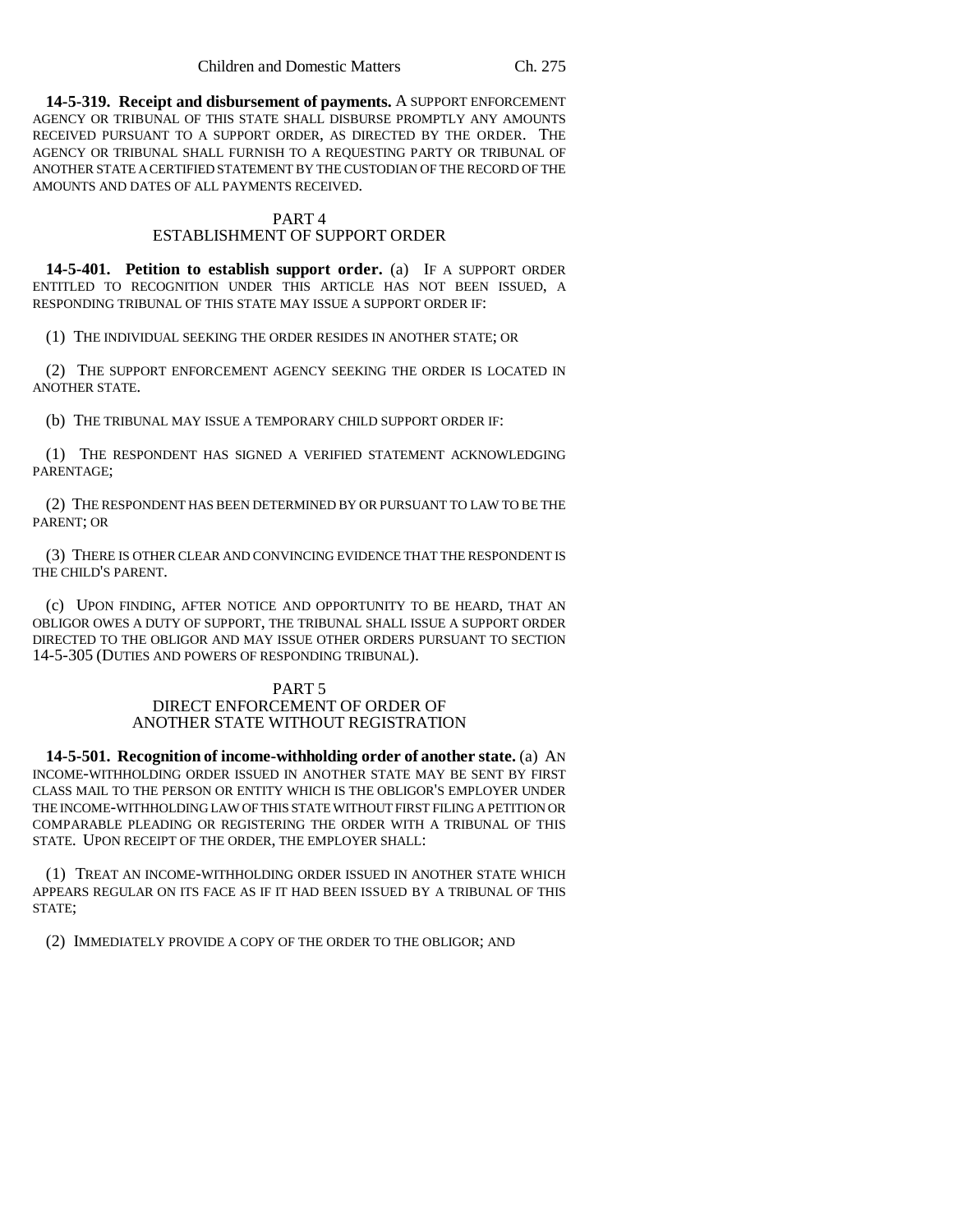(3) DISTRIBUTE THE FUNDS AS DIRECTED IN THE WITHHOLDING ORDER.

(b) AN OBLIGOR MAY CONTEST THE VALIDITY OR ENFORCEMENT OF AN INCOME-WITHHOLDING ORDER ISSUED IN ANOTHER STATE IN THE SAME MANNER AS IF THE ORDER HAD BEEN ISSUED BY A TRIBUNAL OF THIS STATE. SECTION 14-5-604 (CHOICE OF LAW) APPLIES TO THE CONTEST. THE OBLIGOR SHALL GIVE NOTICE OF THE CONTEST TO ANY SUPPORT ENFORCEMENT AGENCY PROVIDING SERVICES TO THE OBLIGEE AND TO:

(1) THE PERSON OR AGENCY DESIGNATED TO RECEIVE PAYMENTS IN THE INCOME-WITHHOLDING ORDER; OR

(2) IF NO PERSON OR AGENCY IS DESIGNATED, THE OBLIGEE.

**14-5-502. Administrative enforcement of orders.** (a) A PARTY SEEKING TO ENFORCE A SUPPORT ORDER OR AN INCOME-WITHHOLDING ORDER, OR BOTH, ISSUED BY A TRIBUNAL OF ANOTHER STATE MAY SEND THE DOCUMENTS REQUIRED FOR REGISTERING THE ORDER TO A SUPPORT ENFORCEMENT AGENCY OF THIS STATE.

(b) UPON RECEIPT OF THE DOCUMENTS, THE SUPPORT ENFORCEMENT AGENCY, WITHOUT INITIALLY SEEKING TO REGISTER THE ORDER, SHALL CONSIDER AND, IF APPROPRIATE, USE ANY ADMINISTRATIVE PROCEDURE AUTHORIZED BY THE LAW OF THIS STATE TO ENFORCE A SUPPORT ORDER OR AN INCOME-WITHHOLDING ORDER, OR BOTH. IF THE OBLIGOR DOES NOT CONTEST ADMINISTRATIVE ENFORCEMENT, THE ORDER NEED NOT BE REGISTERED. IF THE OBLIGOR CONTESTS THE VALIDITY OR ADMINISTRATIVE ENFORCEMENT OF THE ORDER, THE SUPPORT ENFORCEMENT AGENCY SHALL REGISTER THE ORDER PURSUANT TO THIS ARTICLE.

# PART 6 ENFORCEMENT AND MODIFICATION OF SUPPORT ORDER AFTER REGISTRATION PART A. REGISTRATION AND ENFORCEMENT OF SUPPORT ORDER

**14-5-601. Registration of order for enforcement.** A SUPPORT ORDER OR AN INCOME-WITHHOLDING ORDER ISSUED BY A TRIBUNAL OF ANOTHER STATE MAY BE REGISTERED IN THIS STATE FOR ENFORCEMENT.

**14-5-602. Procedure to register order for enforcement.** (a) A SUPPORT ORDER OR INCOME-WITHHOLDING ORDER OF ANOTHER STATE MAY BE REGISTERED IN THIS STATE BY SENDING THE FOLLOWING DOCUMENTS AND INFORMATION TO THE APPROPRIATE TRIBUNAL IN THIS STATE:

(1) A LETTER OF TRANSMITTAL TO THE TRIBUNAL REQUESTING REGISTRATION AND ENFORCEMENT;

(2) TWO COPIES, INCLUDING ONE CERTIFIED COPY, OF ALL ORDERS TO BE REGISTERED, INCLUDING ANY MODIFICATION OF AN ORDER;

(3) A SWORN STATEMENT BY THE PARTY SEEKING REGISTRATION OR A CERTIFIED STATEMENT BY THE CUSTODIAN OF THE RECORDS SHOWING THE AMOUNT OF ANY ARREARAGE;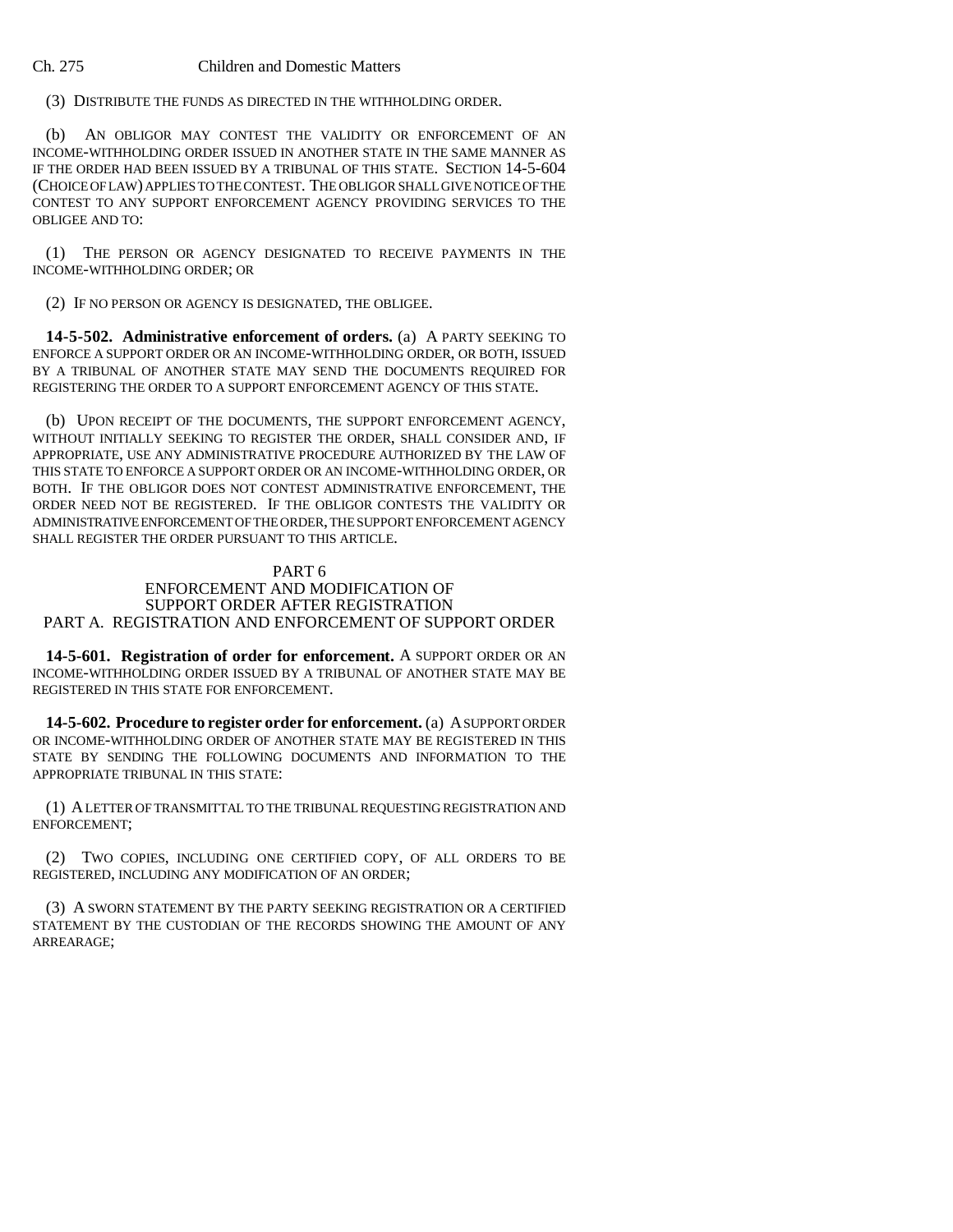(4) THE NAME OF THE OBLIGOR AND, IF KNOWN:

(i) THE OBLIGOR'S ADDRESS AND SOCIAL SECURITY NUMBER;

(ii) THE NAME AND ADDRESS OF THE OBLIGOR'S EMPLOYER AND ANY OTHER SOURCE OF INCOME OF THE OBLIGOR; AND

(iii) A DESCRIPTION AND THE LOCATION OF PROPERTY OF THE OBLIGOR IN THIS STATE NOT EXEMPT FROM EXECUTION; AND

(5) THE NAME AND ADDRESS OF THE OBLIGEE AND, IF APPLICABLE, THE AGENCY OR PERSON TO WHOM SUPPORT PAYMENTS ARE TO BE REMITTED.

(b) ON RECEIPT OF A REQUEST FOR REGISTRATION, THE REGISTERING TRIBUNAL SHALL CAUSE THE ORDER TO BE FILED AS A FOREIGN JUDGMENT, TOGETHER WITH ONE COPY OF THE DOCUMENTS AND INFORMATION, REGARDLESS OF THEIR FORM.

(c) A PETITION OR COMPARABLE PLEADING SEEKING A REMEDY THAT MUST BE AFFIRMATIVELY SOUGHT UNDER OTHER LAW OF THIS STATE MAY BE FILED AT THE SAME TIME AS THE REQUEST FOR REGISTRATION OR LATER. THE PLEADING MUST SPECIFY THE GROUNDS FOR THE REMEDY SOUGHT.

**14-5-603. Effect of registration for enforcement.** (a) A SUPPORT ORDER OR INCOME-WITHHOLDING ORDER ISSUED IN ANOTHER STATE IS REGISTERED WHEN THE ORDER IS FILED IN THE REGISTERING TRIBUNAL OF THIS STATE.

(b) A REGISTERED ORDER ISSUED IN ANOTHER STATE IS ENFORCEABLE IN THE SAME MANNER AND IS SUBJECT TO THE SAME PROCEDURES AS AN ORDER ISSUED BY A TRIBUNAL OF THIS STATE.

(c) EXCEPT AS OTHERWISE PROVIDED IN THIS PART 6, A TRIBUNAL OF THIS STATE SHALL RECOGNIZE AND ENFORCE, BUT MAY NOT MODIFY, A REGISTERED ORDER IF THE ISSUING TRIBUNAL HAD JURISDICTION.

**14-5-604. Choice of law.** (a) THE LAW OF THE ISSUING STATE GOVERNS THE NATURE, EXTENT, AMOUNT, AND DURATION OF CURRENT PAYMENTS AND OTHER OBLIGATIONS OF SUPPORT AND THE PAYMENT OF ARREARAGES UNDER THE ORDER.

(b) IN A PROCEEDING FOR ARREARAGES, THE STATUTE OF LIMITATION UNDER THE LAWS OF THIS STATE OR OF THE ISSUING STATE, WHICHEVER IS LONGER, APPLIES.

# PART B. CONTEST OF VALIDITY OR ENFORCEMENT

**14-5-605. Notice of registration of order.** (a) WHEN A SUPPORT ORDER OR INCOME-WITHHOLDING ORDER ISSUED IN ANOTHER STATE IS REGISTERED, THE REGISTERING TRIBUNAL SHALL NOTIFY THE NONREGISTERING PARTY. NOTICE MUST BE GIVEN BY FIRST CLASS, CERTIFIED, OR REGISTERED MAIL OR BY ANY MEANS OF PERSONAL SERVICE AUTHORIZED BY THE LAW OF THIS STATE. THE NOTICE MUST BE ACCOMPANIED BY A COPY OF THE REGISTERED ORDER AND THE DOCUMENTS AND RELEVANT INFORMATION ACCOMPANYING THE ORDER.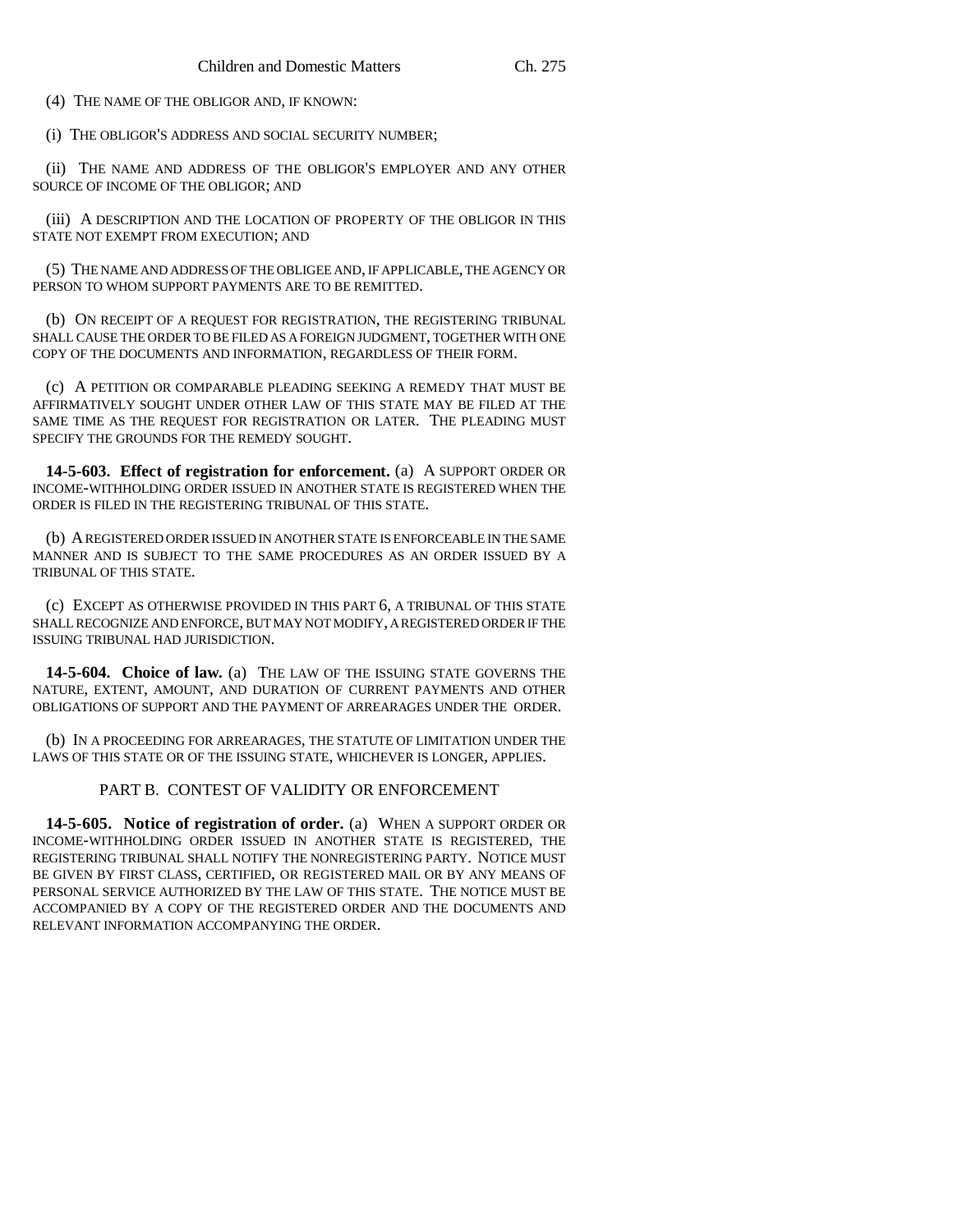(b) THE NOTICE MUST INFORM THE NONREGISTERING PARTY:

(1) THAT A REGISTERED ORDER IS ENFORCEABLE AS OF THE DATE OF REGISTRATION IN THE SAME MANNER AS AN ORDER ISSUED BY A TRIBUNAL OF THIS STATE;

(2) THAT A HEARING TO CONTEST THE VALIDITY OR ENFORCEMENT OF THE REGISTERED ORDER MUST BE REQUESTED WITHIN TWENTY DAYS AFTER THE DATE OF MAILING OR PERSONAL SERVICE OF THE NOTICE;

(3) THAT FAILURE TO CONTEST THE VALIDITY OR ENFORCEMENT OF THE REGISTERED ORDER IN A TIMELY MANNER WILL RESULT IN CONFIRMATION OF THE ORDER AND ENFORCEMENT OF THE ORDER AND THE ALLEGED ARREARAGES AND PRECLUDES FURTHER CONTEST OF THAT ORDER WITH RESPECT TO ANY MATTER THAT COULD HAVE BEEN ASSERTED; AND

(4) OF THE AMOUNT OF ANY ALLEGED ARREARAGES.

(c) UPON REGISTRATION OF AN INCOME-WITHHOLDING ORDER FOR ENFORCEMENT, THE REGISTERING TRIBUNAL SHALL NOTIFY THE OBLIGOR'S EMPLOYER PURSUANT TO THE INCOME-WITHHOLDING LAW OF THIS STATE.

**14-5-606. Procedure to contest validity or enforcement of registered order.** (a) A NONREGISTERING PARTY SEEKING TO CONTEST THE VALIDITY OR ENFORCEMENT OF A REGISTERED ORDER IN THIS STATE SHALL REQUEST A HEARING WITHIN TWENTY DAYS AFTER THE DATE OF MAILING OR PERSONAL SERVICE OF NOTICE OF THE REGISTRATION. THE NONREGISTERING PARTY MAY SEEK TO VACATE THE REGISTRATION, TO ASSERT ANY DEFENSE TO AN ALLEGATION OF NONCOMPLIANCE WITH THE REGISTERED ORDER, OR TO CONTEST THE REMEDIES BEING SOUGHT OR THE AMOUNT OF ANY ALLEGED ARREARAGES PURSUANT TO SECTION 14-5-607 (CONTEST OF REGISTRATION OR ENFORCEMENT).

(b) IF THE NONREGISTERING PARTY FAILS TO CONTEST THE VALIDITY OR ENFORCEMENT OF THE REGISTERED ORDER IN A TIMELY MANNER, THE ORDER IS CONFIRMED BY OPERATION OF LAW.

(c) IF A NONREGISTERING PARTY REQUESTS A HEARING TO CONTEST THE VALIDITY OR ENFORCEMENT OF THE REGISTERED ORDER, THE REGISTERING TRIBUNAL SHALL SCHEDULE THE MATTER FOR HEARING AND GIVE NOTICE TO THE PARTIES BY FIRST CLASS MAIL OF THE DATE, TIME, AND PLACE OF THE HEARING.

**14-5-607. Contest of registration or enforcement.** (a) A PARTY CONTESTING THE VALIDITY OR ENFORCEMENT OF A REGISTERED ORDER OR SEEKING TO VACATE THE REGISTRATION HAS THE BURDEN OF PROVING ONE OR MORE OF THE FOLLOWING DEFENSES:

(1) THE ISSUING TRIBUNAL LACKED PERSONAL JURISDICTION OVER THE CONTESTING PARTY;

(2) THE ORDER WAS OBTAINED BY FRAUD;

(3) THE ORDER HAS BEEN VACATED, SUSPENDED, OR MODIFIED BY A LATER ORDER;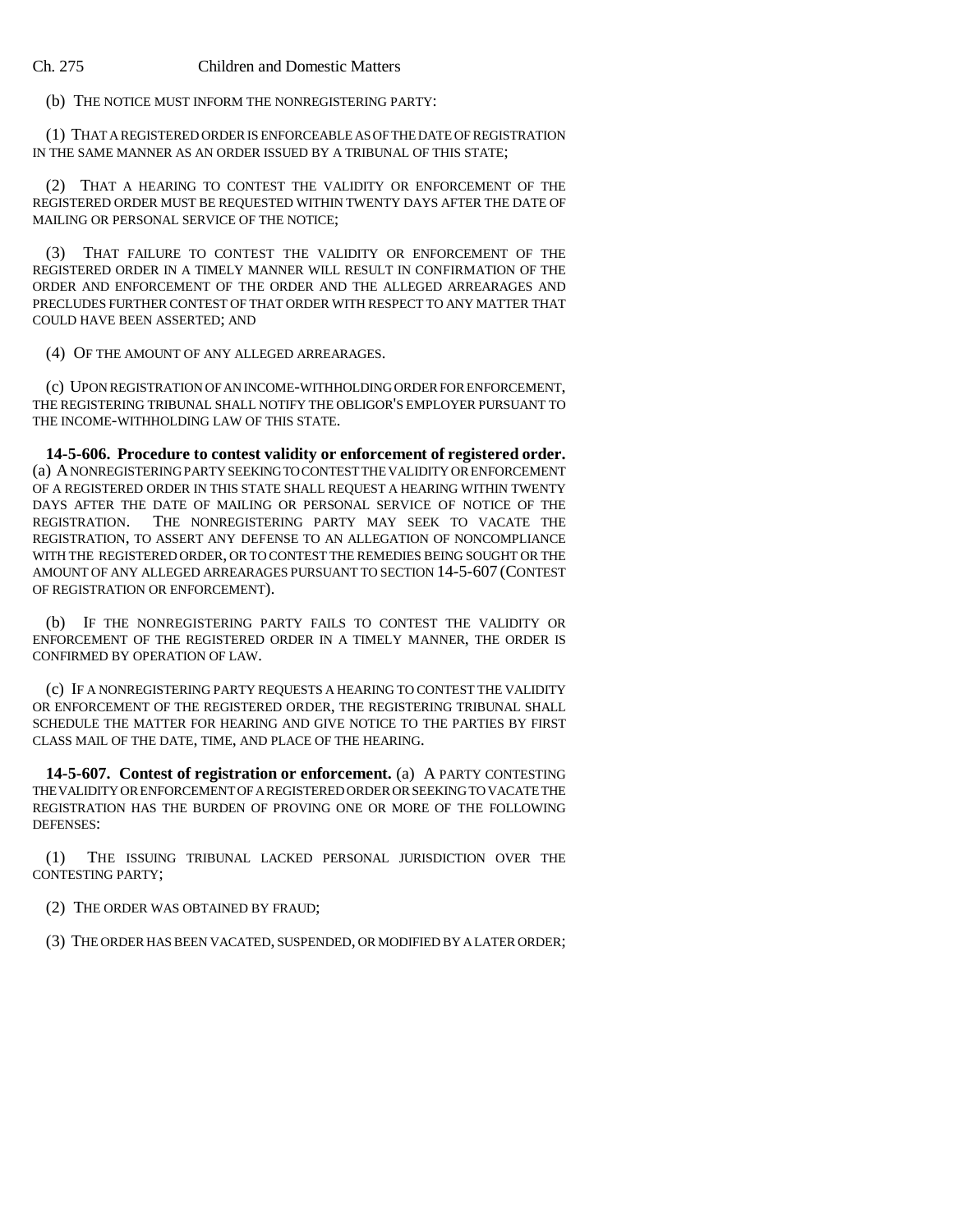(4) THE ISSUING TRIBUNAL HAS STAYED THE ORDER PENDING APPEAL;

(5) THERE IS A DEFENSE UNDER THE LAW OF THIS STATE TO THE REMEDY SOUGHT;

(6) FULL OR PARTIAL PAYMENT HAS BEEN MADE; OR

(7) THE STATUTE OF LIMITATION UNDER SECTION 14-5-604 (CHOICE OF LAW) PRECLUDES ENFORCEMENT OF SOME OR ALL OF THE ARREARAGES.

(b) IF A PARTY PRESENTS EVIDENCE ESTABLISHING A FULL OR PARTIAL DEFENSE UNDER SUBSECTION (a) OF THIS SECTION, A TRIBUNAL MAY STAY ENFORCEMENT OF THE REGISTERED ORDER, CONTINUE THE PROCEEDING TO PERMIT PRODUCTION OF ADDITIONAL RELEVANT EVIDENCE, AND ISSUE OTHER APPROPRIATE ORDERS. AN UNCONTESTED PORTION OF THE REGISTERED ORDER MAY BE ENFORCED BY ALL REMEDIES AVAILABLE UNDER THE LAW OF THIS STATE.

(c) IF THE CONTESTING PARTY DOES NOT ESTABLISH A DEFENSE UNDER SUBSECTION (a) OF THIS SECTION TO THE VALIDITY OR ENFORCEMENT OF THE ORDER, THE REGISTERING TRIBUNAL SHALL ISSUE AN ORDER CONFIRMING THE ORDER.

**14-5-608. Confirmed order.** CONFIRMATION OF A REGISTERED ORDER, WHETHER BY OPERATION OF LAW OR AFTER NOTICE AND HEARING, PRECLUDES FURTHER CONTEST OF THE ORDER WITH RESPECT TO ANY MATTER THAT COULD HAVE BEEN ASSERTED AT THE TIME OF REGISTRATION.

# PART C. REGISTRATION AND MODIFICATION OF CHILD SUPPORT ORDER

**14-5-609. Procedure to register child support order of another state for modification.** A PARTY OR SUPPORT ENFORCEMENT AGENCY SEEKING TO MODIFY, OR TO MODIFY AND ENFORCE, A CHILD SUPPORT ORDER ISSUED IN ANOTHER STATE SHALL REGISTER THAT ORDER IN THIS STATE IN THE SAME MANNER PROVIDED IN PART A OF THIS ARTICLE IF THE ORDER HAS NOT BEEN REGISTERED. A PETITION FOR MODIFICATION MAY BE FILED AT THE SAME TIME AS A REQUEST FOR REGISTRATION, OR LATER. THE PLEADING MUST SPECIFY THE GROUNDS FOR MODIFICATION.

**14-5-610. Effect of registration for modification.** A TRIBUNAL OF THIS STATE MAY ENFORCE A CHILD SUPPORT ORDER OF ANOTHER STATE REGISTERED FOR PURPOSES OF MODIFICATION, IN THE SAME MANNER AS IF THE ORDER HAD BEEN ISSUED BY A TRIBUNAL OF THIS STATE, BUT THE REGISTERED ORDER MAY BE MODIFIED ONLY IF THE REQUIREMENTS OF SECTION 14-5-611 (MODIFICATION OF CHILD SUPPORT ORDER OF ANOTHER STATE) HAVE BEEN MET.

**14-5-611. Modification of child support order of another state.** (a) AFTER A CHILD SUPPORT ORDER ISSUED IN ANOTHER STATE HAS BEEN REGISTERED IN THIS STATE, THE RESPONDING TRIBUNAL OF THIS STATE MAY MODIFY THAT ORDER ONLY IF, AFTER NOTICE AND HEARING, IT FINDS THAT:

(1) THE FOLLOWING REQUIREMENTS ARE MET:

(i) THE CHILD, THE INDIVIDUAL OBLIGEE, AND THE OBLIGOR DO NOT RESIDE IN THE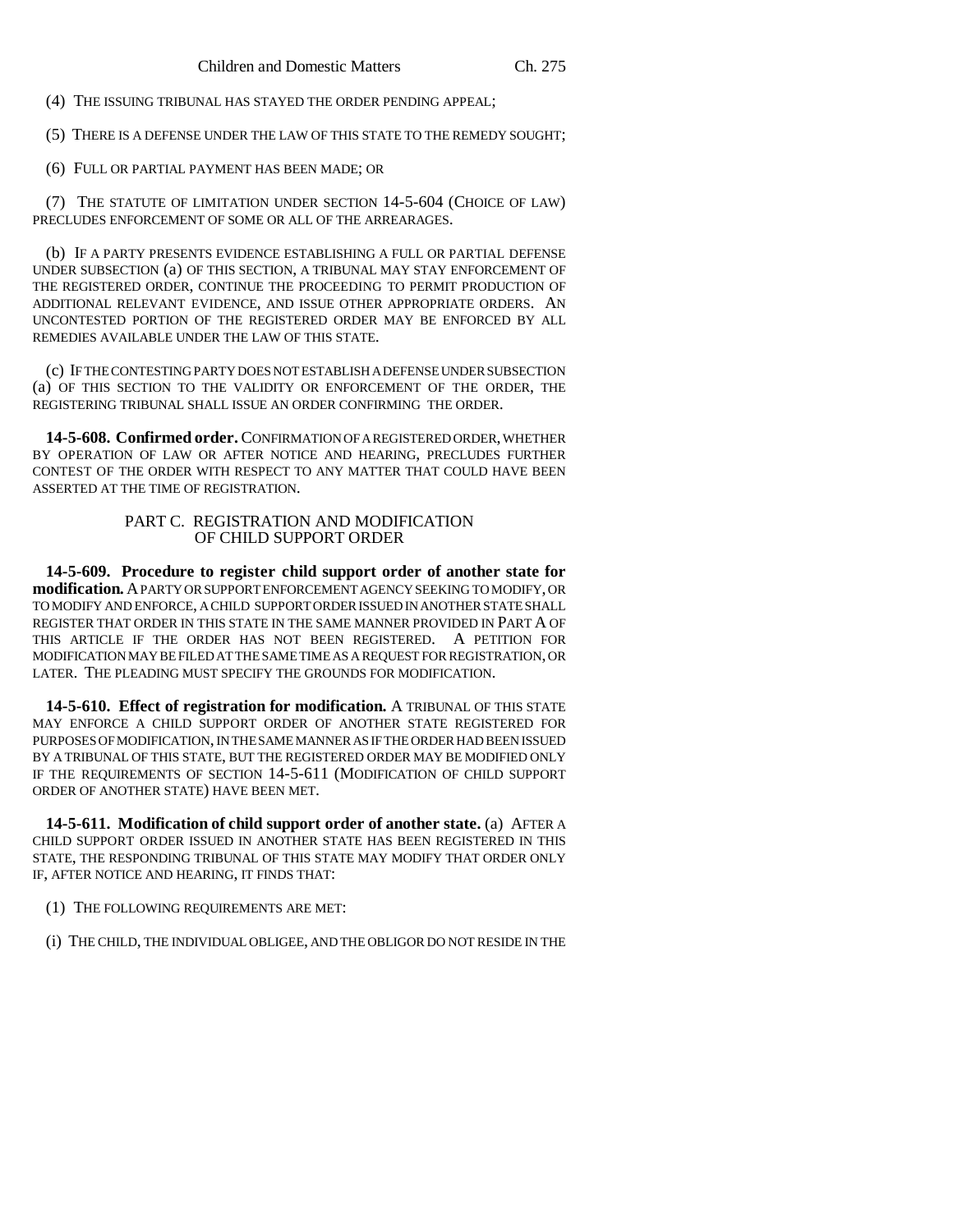ISSUING STATE;

(ii) A PETITIONER WHO IS A NONRESIDENT OF THIS STATE SEEKS MODIFICATION; AND

(iii) THE RESPONDENT IS SUBJECT TO THE PERSONAL JURISDICTION OF THE TRIBUNAL OF THIS STATE; OR

(2) AN INDIVIDUAL PARTY OR THE CHILD IS SUBJECT TO THE PERSONAL JURISDICTION OF THE TRIBUNAL AND ALL OF THE INDIVIDUAL PARTIES HAVE FILED A WRITTEN CONSENT IN THE ISSUING TRIBUNAL PROVIDING THAT A TRIBUNAL OF THIS STATE MAY MODIFY THE SUPPORT ORDER AND ASSUME CONTINUING, EXCLUSIVE JURISDICTION OVER THE ORDER.

(b) MODIFICATION OF A REGISTERED CHILD SUPPORT ORDER IS SUBJECT TO THE SAME REQUIREMENTS, PROCEDURES, AND DEFENSES THAT APPLY TO THE MODIFICATION OF AN ORDER ISSUED BY A TRIBUNAL OF THIS STATE AND THE ORDER MAY BE ENFORCED AND SATISFIED IN THE SAME MANNER.

(c) A TRIBUNAL OF THIS STATE MAY NOT MODIFY ANY ASPECT OF A CHILD SUPPORT ORDER THAT MAY NOT BE MODIFIED UNDER THE LAW OF THE ISSUING STATE.

(d) ON ISSUANCE OF AN ORDER MODIFYING A CHILD SUPPORT ORDER ISSUED IN ANOTHER STATE, A TRIBUNAL OF THIS STATE BECOMES THE TRIBUNAL OF CONTINUING, EXCLUSIVE JURISDICTION.

(e) WITHIN THIRTY DAYS AFTER ISSUANCE OF A MODIFIED CHILD SUPPORT ORDER, THE PARTY OBTAINING THE MODIFICATION SHALL FILE A CERTIFIED COPY OF THE ORDER WITH THE ISSUING TRIBUNAL WHICH HAD CONTINUING, EXCLUSIVE JURISDICTION OVER THE EARLIER ORDER, AND IN EACH TRIBUNAL IN WHICH THE PARTY KNOWS THAT EARLIER ORDER HAS BEEN REGISTERED.

**14-5-612. Recognition of order modified in another state.** A TRIBUNAL OF THIS STATE SHALL RECOGNIZE A MODIFICATION OF ITS EARLIER CHILD SUPPORT ORDER BY A TRIBUNAL OF ANOTHER STATE WHICH ASSUMED JURISDICTION PURSUANT TO A LAW SUBSTANTIALLY SIMILAR TO THIS ARTICLE AND, UPON REQUEST, EXCEPT AS OTHERWISE PROVIDED IN THIS ARTICLE, SHALL:

(1) ENFORCE THE ORDER THAT WAS MODIFIED ONLY AS TO AMOUNTS ACCRUING BEFORE THE MODIFICATION;

(2) ENFORCE ONLY NONMODIFIABLE ASPECTS OF THAT ORDER;

(3) PROVIDE OTHER APPROPRIATE RELIEF ONLY FOR VIOLATIONS OF THAT ORDER WHICH OCCURRED BEFORE THE EFFECTIVE DATE OF THE MODIFICATION; AND

(4) RECOGNIZE THE MODIFYING ORDER OF THE OTHER STATE, UPON REGISTRATION, FOR THE PURPOSE OF ENFORCEMENT.

> PART 7 DETERMINATION OF PARENTAGE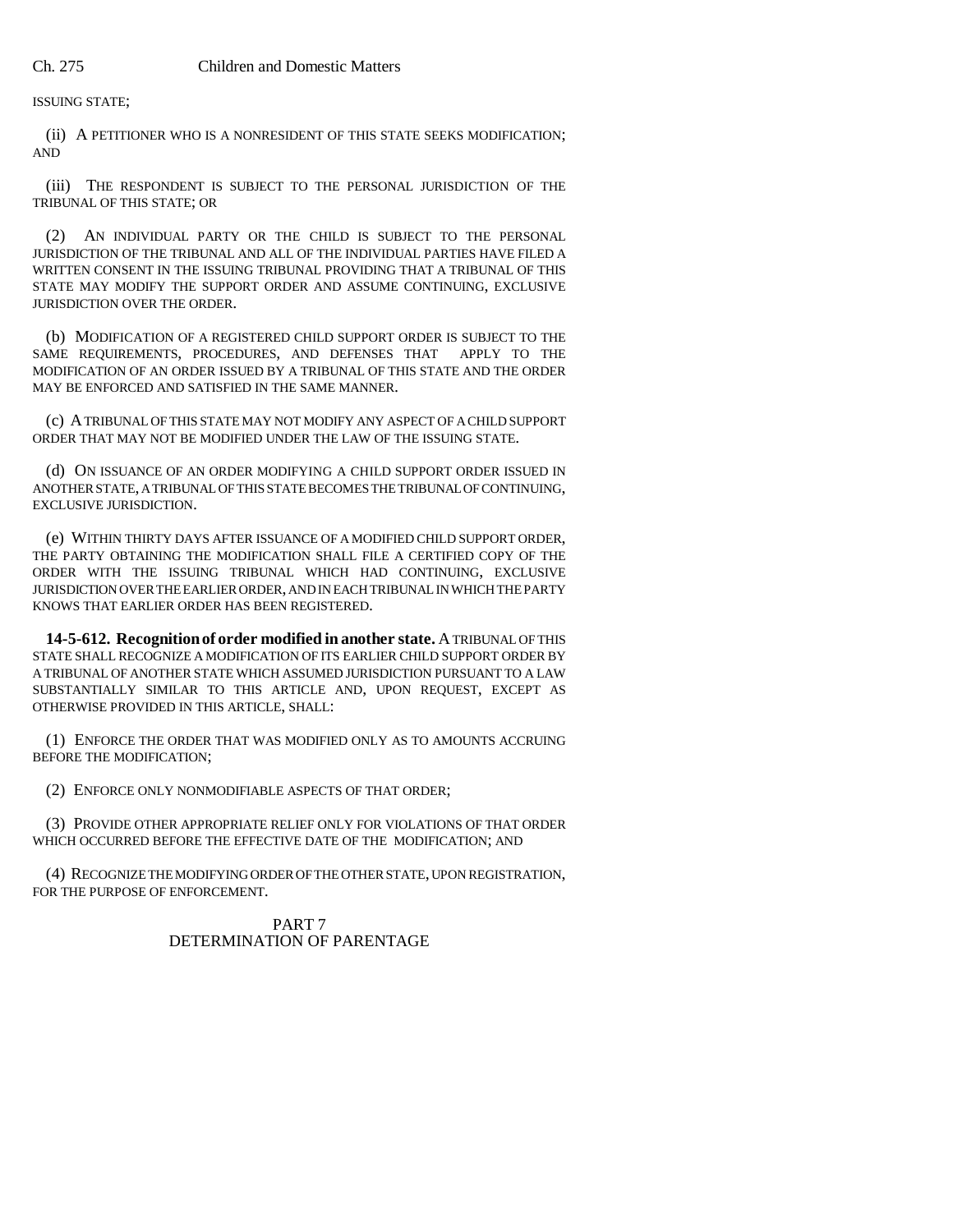**14-5-701. Proceeding to determine parentage.** (a) A TRIBUNAL OF THIS STATE MAY SERVE AS AN INITIATING OR RESPONDING TRIBUNAL IN A PROCEEDING BROUGHT UNDER THIS ARTICLE OR A LAW SUBSTANTIALLY SIMILAR TO THIS ARTICLE, THE "UNIFORM RECIPROCAL ENFORCEMENT OF SUPPORT ACT", OR THE "REVISED UNIFORM RECIPROCAL ENFORCEMENT OF SUPPORT ACT" TO DETERMINE THAT THE PETITIONER IS A PARENT OF A PARTICULAR CHILD OR TO DETERMINE THAT A RESPONDENT IS A PARENT OF THAT CHILD.

(b) IN A PROCEEDING TO DETERMINE PARENTAGE, A RESPONDING TRIBUNAL OF THIS STATE SHALL APPLY THE "UNIFORM PARENTAGE ACT" AND THE RULES OF THIS STATE ON CHOICE OF LAW.

### PART 8 INTERSTATE RENDITION

**14-5-801. Grounds for rendition.** (a) FOR PURPOSES OF THIS PART 8, "GOVERNOR" INCLUDES AN INDIVIDUAL PERFORMING THE FUNCTIONS OF GOVERNOR OR THE EXECUTIVE AUTHORITY OF A STATE COVERED BY THIS ARTICLE.

(b) THE GOVERNOR OF THIS STATE MAY:

(1) DEMAND THAT THE GOVERNOR OF ANOTHER STATE SURRENDER AN INDIVIDUAL FOUND IN THE OTHER STATE WHO IS CHARGED CRIMINALLY IN THIS STATE WITH HAVING FAILED TO PROVIDE FOR THE SUPPORT OF AN OBLIGEE; OR

(2) ON THE DEMAND BY THE GOVERNOR OF ANOTHER STATE, SURRENDER AN INDIVIDUAL FOUND IN THIS STATE WHO IS CHARGED CRIMINALLY IN THE OTHER STATE WITH HAVING FAILED TO PROVIDE FOR THE SUPPORT OF AN OBLIGEE.

(c) A PROVISION FOR EXTRADITION OF INDIVIDUALS NOT INCONSISTENT WITH THIS ARTICLE APPLIES TO THE DEMAND EVEN IF THE INDIVIDUAL WHOSE SURRENDER IS DEMANDED WAS NOT IN THE DEMANDING STATE WHEN THE CRIME WAS ALLEGEDLY COMMITTED AND HAS NOT FLED THEREFROM.

**14-5-802. Conditions of rendition.** (a) BEFORE MAKING DEMAND THAT THE GOVERNOR OF ANOTHER STATE SURRENDER AN INDIVIDUAL CHARGED CRIMINALLY IN THIS STATE WITH HAVING FAILED TO PROVIDE FOR THE SUPPORT OF AN OBLIGEE, THE GOVERNOR OF THIS STATE MAY REQUIRE A PROSECUTOR OF THIS STATE TO DEMONSTRATE THAT AT LEAST SIXTY DAYS PREVIOUSLY THE OBLIGEE HAD INITIATED PROCEEDINGS FOR SUPPORT PURSUANT TO THIS ARTICLE OR THAT THE PROCEEDING WOULD BE OF NO AVAIL.

(b) IF, UNDER THIS ARTICLE OR A LAW SUBSTANTIALLY SIMILAR TO THIS ARTICLE, THE "UNIFORM RECIPROCAL ENFORCEMENT OF SUPPORT ACT", OR THE "REVISED UNIFORM RECIPROCAL ENFORCEMENT OF SUPPORT ACT", THE GOVERNOR OF ANOTHER STATE MAKES A DEMAND THAT THE GOVERNOR OF THIS STATE SURRENDER AN INDIVIDUAL CHARGED CRIMINALLY IN THAT STATE WITH HAVING FAILED TO PROVIDE FOR THE SUPPORT OF A CHILD OR OTHER INDIVIDUAL TO WHOM A DUTY OF SUPPORT IS OWED, THE GOVERNOR MAY REQUIRE A PROSECUTOR TO INVESTIGATE THE DEMAND AND REPORT WHETHER A PROCEEDING FOR SUPPORT HAS BEEN INITIATED OR WOULD BE EFFECTIVE. IF IT APPEARS THAT A PROCEEDING WOULD BE EFFECTIVE BUT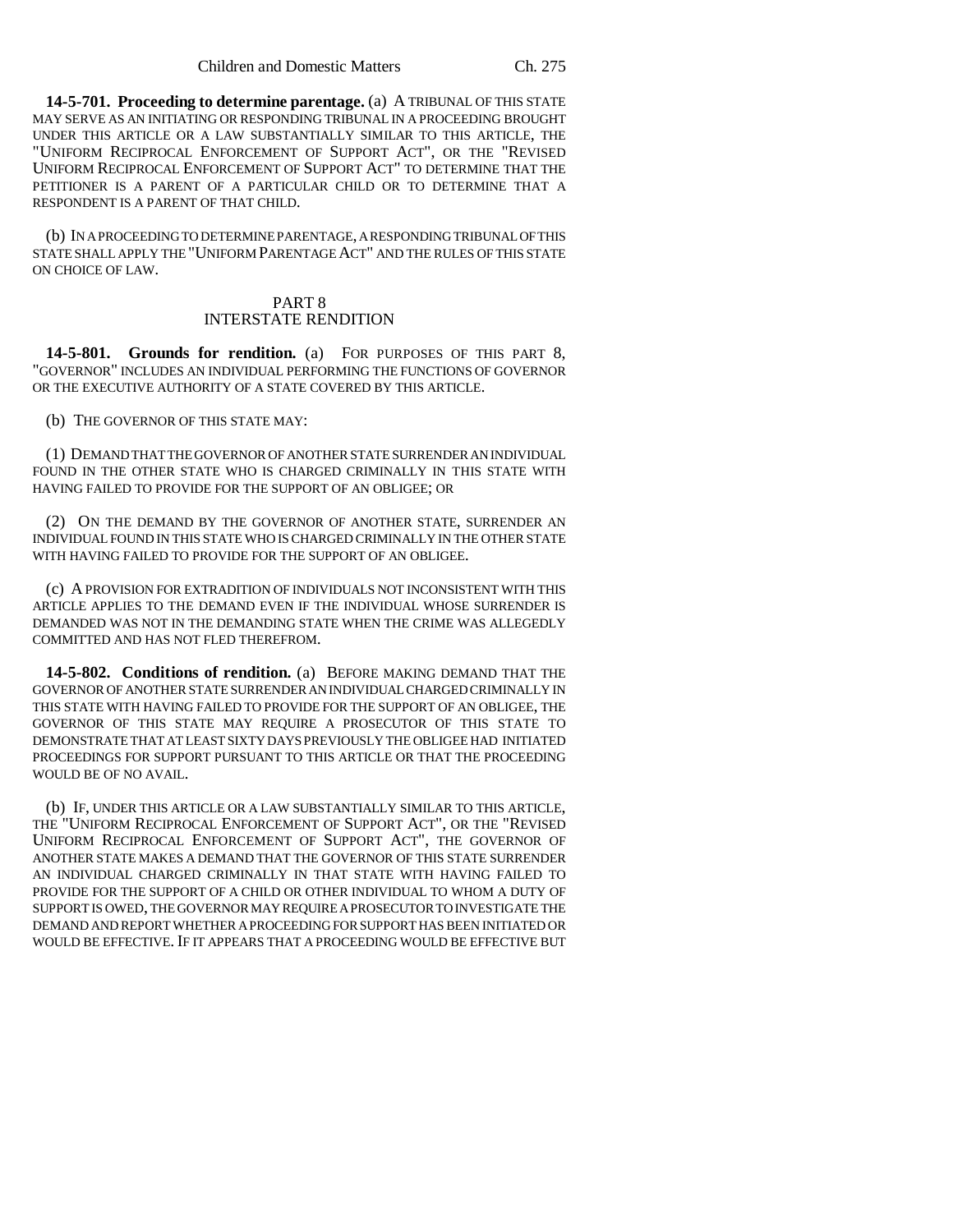HAS NOT BEEN INITIATED, THE GOVERNOR MAY DELAY HONORING THE DEMAND FOR A REASONABLE TIME TO PERMIT THE INITIATION OF A PROCEEDING.

(c) IF A PROCEEDING FOR SUPPORT HAS BEEN INITIATED AND THE INDIVIDUAL WHOSE RENDITION IS DEMANDED PREVAILS, THE GOVERNOR MAY DECLINE TO HONOR THE DEMAND. IF THE PETITIONER PREVAILS AND THE INDIVIDUAL WHOSE RENDITION IS DEMANDED IS SUBJECT TO A SUPPORT ORDER, THE GOVERNOR MAY DECLINE TO HONOR THE DEMAND IF THE INDIVIDUAL IS COMPLYING WITH THE SUPPORT ORDER.

# PART 9 MISCELLANEOUS PROVISIONS

**14-5-901. Uniformity of application and construction.** THIS ARTICLE SHALL BE APPLIED AND CONSTRUED TO EFFECTUATE ITS GENERAL PURPOSE TO MAKE UNIFORM THE LAW WITH RESPECT TO THE SUBJECT OF THIS ARTICLE AMONG STATES ENACTING IT.

**14-5-902. Short title.** THIS ARTICLE MAY BE CITED AS THE "UNIFORM INTERSTATE FAMILY SUPPORT ACT".

**14-5-903. Severability clause.** IF ANY PROVISION OF THIS ARTICLE OR ITS APPLICATION TO ANY PERSON OR CIRCUMSTANCE IS HELD INVALID, THE INVALIDITY DOES NOT AFFECT OTHER PROVISIONS OR APPLICATIONS OF THIS ARTICLE WHICH CAN BE GIVEN EFFECT WITHOUT THE INVALID PROVISION OR APPLICATION, AND TO THIS END THE PROVISIONS OF THIS ARTICLE ARE SEVERABLE.

# PART 10 COLORADO IMPLEMENTATION PROVISIONS

**14-5-1001. Venue.** VENUE IN AN INITIATING PROCEEDING IS PROPER IN ANY COUNTY IN WHICH THE CHILD RESIDES OR IS PHYSICALLY PRESENT, OR IN ANY COUNTY WHERE A CHILD SUPPORT ORDER EXISTS, OR IN ANY COUNTY WHERE PUBLIC ASSISTANCE IS OR WAS BEING PAID ON BEHALF OF THE CHILD. VENUE IN A RESPONDING PROCEEDING IS PROPER IN ANY COUNTY WHERE THE OBLIGOR PARENT RESIDES, OR IN ANY COUNTY WHERE THE OBLIGOR PARENT IS EMPLOYED OR DERIVES INCOME, OR IN ANY COUNTY WHERE A CHILD SUPPORT ORDER EXISTS, OR IN ANY COUNTY WHERE PUBLIC ASSISTANCE IS OR WAS BEING PAID ON BEHALF OF THE CHILD. THE TRIBUNAL SHALL NOT DECLINE OR REFUSE TO ACCEPT AND FORWARD THE COMPLAINT ON THE GROUND THAT IT SHOULD BE FILED WITH SOME OTHER TRIBUNAL OF THIS OR ANY OTHER STATE WHERE THERE IS PENDING ANOTHER ACTION FOR DIVORCE, SEPARATION, ANNULMENT, DISSOLUTION, HABEAS CORPUS, ADOPTION, OR CUSTODY BETWEEN THE SAME PARTIES.

**14-5-1002. Jurisdiction by arrest.** (1) IF THE TRIBUNAL OF THIS STATE BELIEVES THAT THE OBLIGOR MAY FLEE, IT MAY:

AS AN INITIATING TRIBUNAL, REQUEST IN ITS CERTIFICATE THAT THE RESPONDING TRIBUNAL OBTAIN THE BODY OF THE OBLIGOR BY APPROPRIATE PROCESS; OR

(b) AS A RESPONDING TRIBUNAL, OBTAIN THE BODY OF THE OBLIGOR BY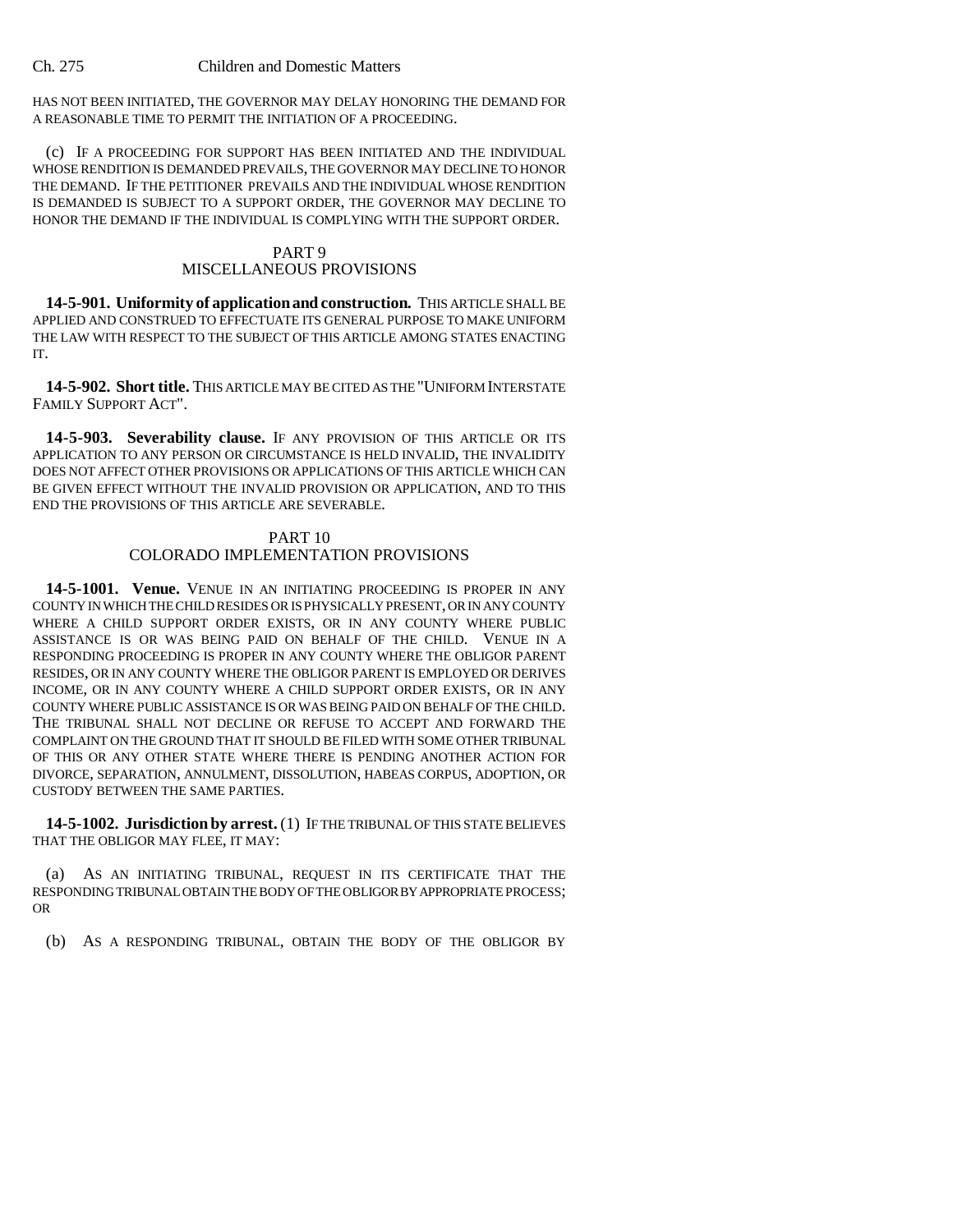APPROPRIATE PROCESS. THEREUPON, IT MAY RELEASE THE OBLIGOR UPON SUCH OBLIGOR'S OWN RECOGNIZANCE OR UPON SUCH OBLIGOR'S GIVING A BOND IN AN AMOUNT SET BY THE TRIBUNAL TO ASSURE THE OBLIGOR'S APPEARANCE AT THE HEARING.

**14-5-1003. Duty of officials of this state as responding state.** (1) THE SUPPORT ENFORCEMENT AGENCY SHALL PROSECUTE THE CASE DILIGENTLY, SHALL TAKE ALL ACTION NECESSARY IN ACCORDANCE WITH THE LAWS OF THIS STATE TO ENABLE THE TRIBUNAL TO OBTAIN JURISDICTION OVER THE OBLIGOR OR THE OBLIGOR'S PROPERTY, AND SHALL REQUEST THE TRIBUNAL TO SET A TIME AND PLACE FOR A HEARING AND GIVE NOTICE THEREOF TO THE OBLIGOR IN ACCORDANCE WITH LAW. THE SUPPORT ENFORCEMENT AGENCY DOES NOT REPRESENT THE OBLIGEE BUT REPRESENTS THE PEOPLE OF THE STATE OF COLORADO. THE ACTIONS OF THE SUPPORT ENFORCEMENT AGENCY SHALL NOT BE CONSTRUED TO CREATE AN ATTORNEY-CLIENT RELATIONSHIP BETWEEN THE ATTORNEY AND ANY PARTY OTHER THAN THE PEOPLE OF THE STATE OF COLORADO.

(2) FOR PURPOSES OF THIS ARTICLE, "SUPPORT ENFORCEMENT AGENCY" ALSO MEANS ANY DISTRICT ATTORNEY OF THIS STATE OR THE PUBLIC OFFICIAL IN THE APPROPRIATE PLACE WHO HAS A DUTY TO ENFORCE CRIMINAL LAWS RELATING TO THE FAILURE TO PROVIDE FOR THE SUPPORT OF ANY PERSON. "SUPPORT ENFORCEMENT AGENCY" ALSO INCLUDES ANY PRIVATE ATTORNEY OR COUNTY ATTORNEY OF THIS STATE HIRED OR CONTRACTED FOR BY THE STATE ENFORCEMENT AGENCY TO PROVIDE CHILD SUPPORT SERVICES UNDER THIS ARTICLE.

**14-5-1004. Proceedings not to be stayed.** A RESPONDING TRIBUNAL SHALL NOT STAY THE PROCEEDING OR REFUSE A HEARING UNDER THIS ARTICLE BECAUSE OF ANY PENDING OR PRIOR ACTION OR PROCEEDING FOR DIVORCE, SEPARATION, ANNULMENT, DISSOLUTION, HABEAS CORPUS, ADOPTION, OR CUSTODY IN THIS OR ANY OTHER STATE. THE TRIBUNAL SHALL HOLD A HEARING AND MAY ISSUE A SUPPORT ORDER PENDENTE LITE. IN AID THEREOF, THE TRIBUNAL MAY REQUIRE THE OBLIGOR TO GIVE A BOND FOR THE PROMPT PROSECUTION OF THE PENDING PROCEEDING. IF THE OTHER ACTION OR PROCEEDING IS CONCLUDED BEFORE THE HEARING IN THE INSTANT PROCEEDING AND THE JUDGMENT THEREIN PROVIDES FOR THE SUPPORT DEMANDED IN THE COMPLAINT BEING HEARD, THE TRIBUNAL SHALL CONFORM ITS SUPPORT ORDER TO THE AMOUNT ALLOWED IN THE OTHER ACTION OR PROCEEDING. THEREAFTER, THE TRIBUNAL SHALL NOT STAY ENFORCEMENT OF ITS SUPPORT ORDER BECAUSE OF THE RETENTION OF JURISDICTION FOR ENFORCEMENT PURPOSES BY THE TRIBUNAL IN THE OTHER ACTION OR PROCEEDING.

**14-5-1005. Declaration of reciprocity.** WHEN THE ATTORNEY GENERAL IS SATISFIED THAT RECIPROCAL PROVISIONS WILL BE MADE BY ANY FOREIGN JURISDICTION FOR THE ENFORCEMENT THEREIN OF SUPPORT ORDERS MADE WITHIN THIS STATE, THE ATTORNEY GENERAL MAY DECLARE THE FOREIGN JURISDICTION TO BE A RECIPROCATING STATE FOR THE PURPOSE OF THIS SECTION, AND ANY SUCH DECLARATION MAY BE REVOKED BY THE ATTORNEY GENERAL. SUCH A DECLARATION BY THE ATTORNEY GENERAL MAY BE REVIEWED BY THE TRIBUNAL IN AN ACTION BROUGHT PURSUANT TO THIS TITLE.

**14-5-1006. Interstate central registry - duties as the responding and initiating state.** (1) FOR PURPOSES OF THIS SECTION, "INTERSTATE CENTRAL REGISTRY" MEANS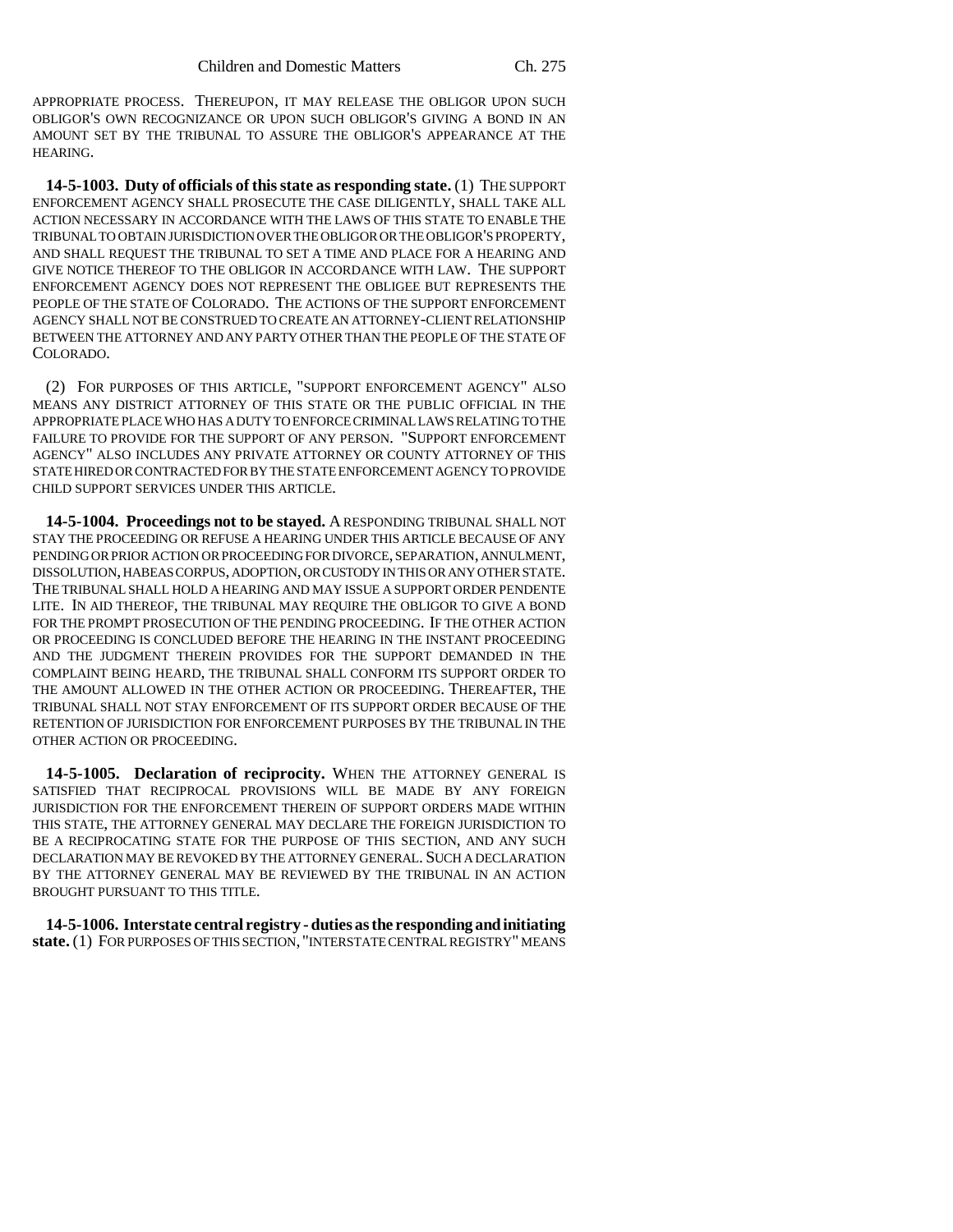A SINGLE UNIT OR OFFICE WITHIN THE STATE DEPARTMENT OF SOCIAL SERVICES WHICH RECEIVES, DISSEMINATES, AND HAS OVERSIGHT RESPONSIBILITY FOR INITIATED AND RESPONDING INTERSTATE ACTIONS FILED UNDER TITLE IV-D OF THE FEDERAL "SOCIAL SECURITY ACT", AS AMENDED, INCLUDING ANY PROCEEDINGS FILED PURSUANT TO THIS ARTICLE.

(2) THE INTERSTATE CENTRAL REGISTRY SHALL RECEIVE FILINGS UNDER TITLE IV-D OF THE FEDERAL "SOCIAL SECURITY ACT", AS AMENDED, AND SHALL TRANSMIT SUCH FILINGS FOR PROCESSING AS THE RESPONDING STATE TO THE APPROPRIATE DELEGATE CHILD SUPPORT ENFORCEMENT UNIT OR TRANSMIT THE FILINGS TO THE OTHER STATE'S INTERSTATE CENTRAL REGISTRY AS THE INITIATING STATE.

**SECTION 2.** 13-5-301 (3) (d), Colorado Revised Statutes, 1987 Repl. Vol., is amended to read:

**13-5-301. Family law magistrates - qualifications - duties.** (3) Subject to the provision that no magistrate may preside in any trial by jury, family law magistrates shall have the following duties, powers, and authority:

(d) To conduct hearings under the "Revised Uniform Reciprocal Enforcement of Support Act" "UNIFORM INTERSTATE FAMILY SUPPORT ACT", article 5 of title 14, C.R.S;

**SECTION 3.** 13-32-101 (5), Colorado Revised Statutes, 1987 Repl. Vol., as amended, is amended to read:

**13-32-101. Docket fees in civil actions - support registry fund created.** (5) In any proceeding held pursuant to articles 5, 10, 11, 13, and 14 of title 14, C.R.S., where a decree or final or permanent order has been entered and more than sixty days have passed, there shall be assessed at the time of filing a motion to modify, amend, or alter said decree or order, a fee of fifteen dollars.

**SECTION 4.** 13-32-113, Colorado Revised Statutes, 1987 Repl. Vol., as amended, is amended to read:

**13-32-113. Exemption from fees.** Delegate child support enforcement units shall be exempt from the payment of any fees authorized in this article when they file proceedings in connection with the establishment and enforcement of child support pursuant to article 13 of title 26, C.R.S., or pursuant to article 5 of title 14, C.R.S.

**SECTION 5.** 14-10-115 (1.5) (c) and (17), Colorado Revised Statutes, 1987 Repl. Vol., as amended, are amended to read:

**14-10-115. Child support - guidelines - schedule of basic child support obligations.** (1.5) (c) This subsection (1.5) shall apply to all child support obligations established or modified as a part of any proceeding, including but not limited to articles 5, 6, and 10 of this title, and articles 4 and 6 of title 19, C.R.S., whether filed on, prior to, or subsequent to July 1, 1991; except that paragraph (a) of this subsection (1.5) does not apply to modifications of child support obligations with respect to a child whose nineteenth birthday falls before July 1, 1991.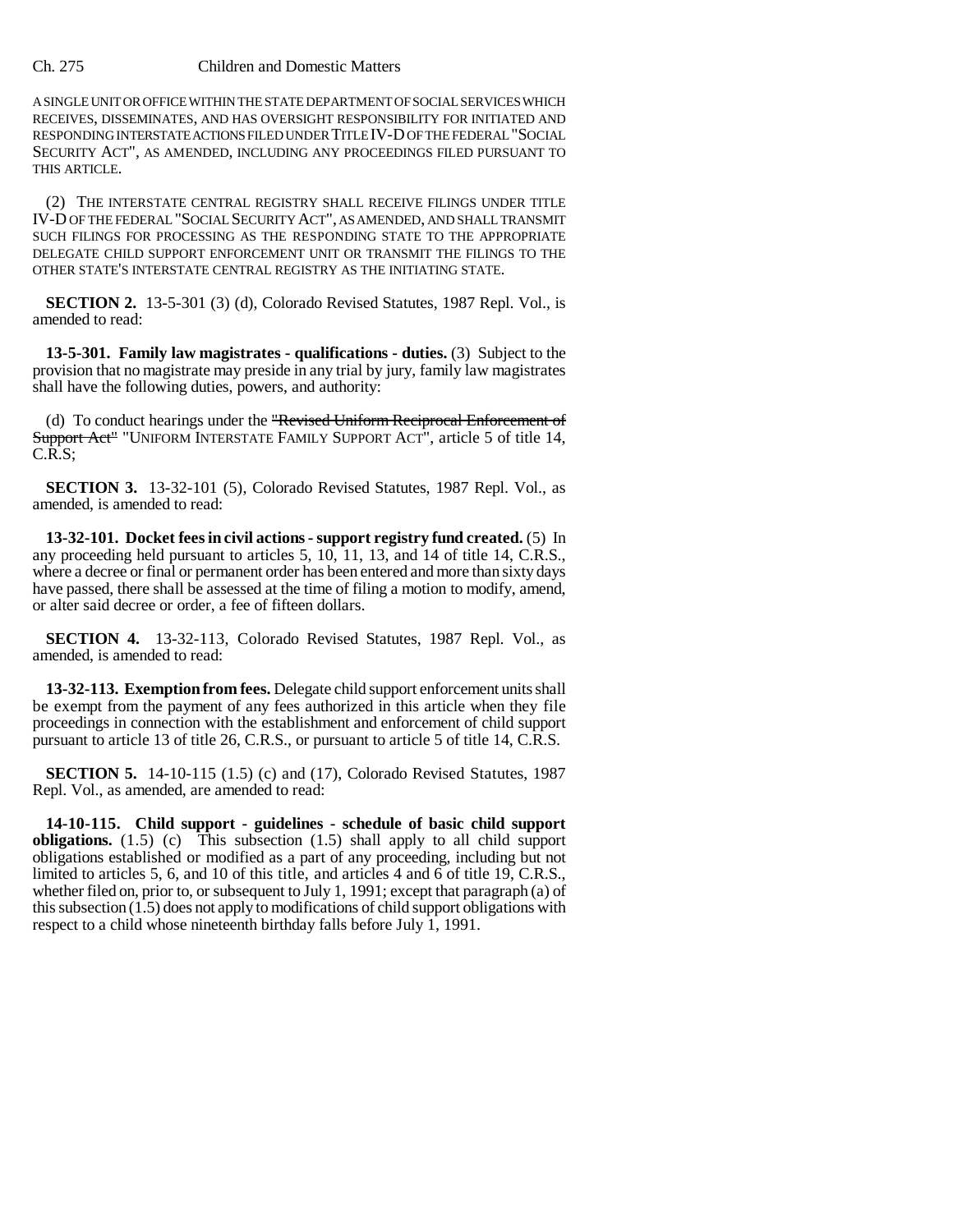(17) This section shall apply to all child support obligations, established or modified, as a part of any proceeding, including, but not limited to, articles 5, 6, and 10 of this title and articles 4 and 6 of title 19, C.R.S., whether filed on, prior to, or subsequent to July 10, 1987.

**SECTION 6.** 14-14-111 (2) (a) and (3), Colorado Revised Statutes, 1987 Repl. Vol., as amended, are amended to read:

**14-14-111. Immediate deductions for family support obligations - legislative declaration - procedures - applicability.** (2) (a) With respect to child support orders for a child on whose behalf the custodian of that child is receiving support enforcement services from a delegate child support enforcement unit pursuant to section 26-13-106, C.R.S., and with respect to actions brought pursuant to article 5 of this title, on and after January 1, 1990, whenever an obligation for child support, maintenance, child support when combined with maintenance, child support arrears, or child support debt is initially determined, whether temporary or permanent, or modified by the court, the amount of child support, maintenance, child support when combined with maintenance, child support arrears, or child support debt shall be ordered by the court to be deducted and withheld, subject to section 13-54-104 (3), C.R.S., from the income, as defined in section 14-10-115 (7), which is due or to become due in the future from the obligor's employer, employers, or successor employers, or other payor of funds, regardless of the source, of the person obligated to pay the child support, maintenance, child support when combined with maintenance, child support arrears, or child support debt.

(3) This section applies to any action brought under this article or article 5, 6, or 10 of this title or under article 4 or 6 of title 19, C.R.S.

**SECTION 7.** The introductory portion to 19-4-107 (1) and 19-4-107 (2), Colorado Revised Statutes, 1986 Repl. Vol., as amended, are amended to read:

**19-4-107. Determination of father and child relationship - who may bring action - when action may be brought.** (1) A child, his natural mother, or a man presumed to be his father under section  $19-4-105$  (1) (a), (1) (b), or (1) (c) or the state, the state department of social services, or a county department of social services, pursuant to article 13 or 13.5 of title 26, C.R.S., or article 5 of title 14, C.R.S., may bring an action:

(2) Any interested party, including the state, the state department of social services, or a county department of social services, pursuant to article 13 or 13.5 of title 26, C.R.S., or article 5 of title 14, C.R.S., may bring an action at any time for the purpose of determining the existence or nonexistence of the father and child relationship presumed under section 19-4-105 (1) (d), (1) (e), or (1) (f).

**SECTION 8.** 24-33.5-412 (1) (f), Colorado Revised Statutes, 1988 Repl. Vol., is amended to read:

**24-33.5-412. Functions of bureau - legislative review.** (1) The bureau has the following authority:

(f) To enter into and perform contracts with the department of social services for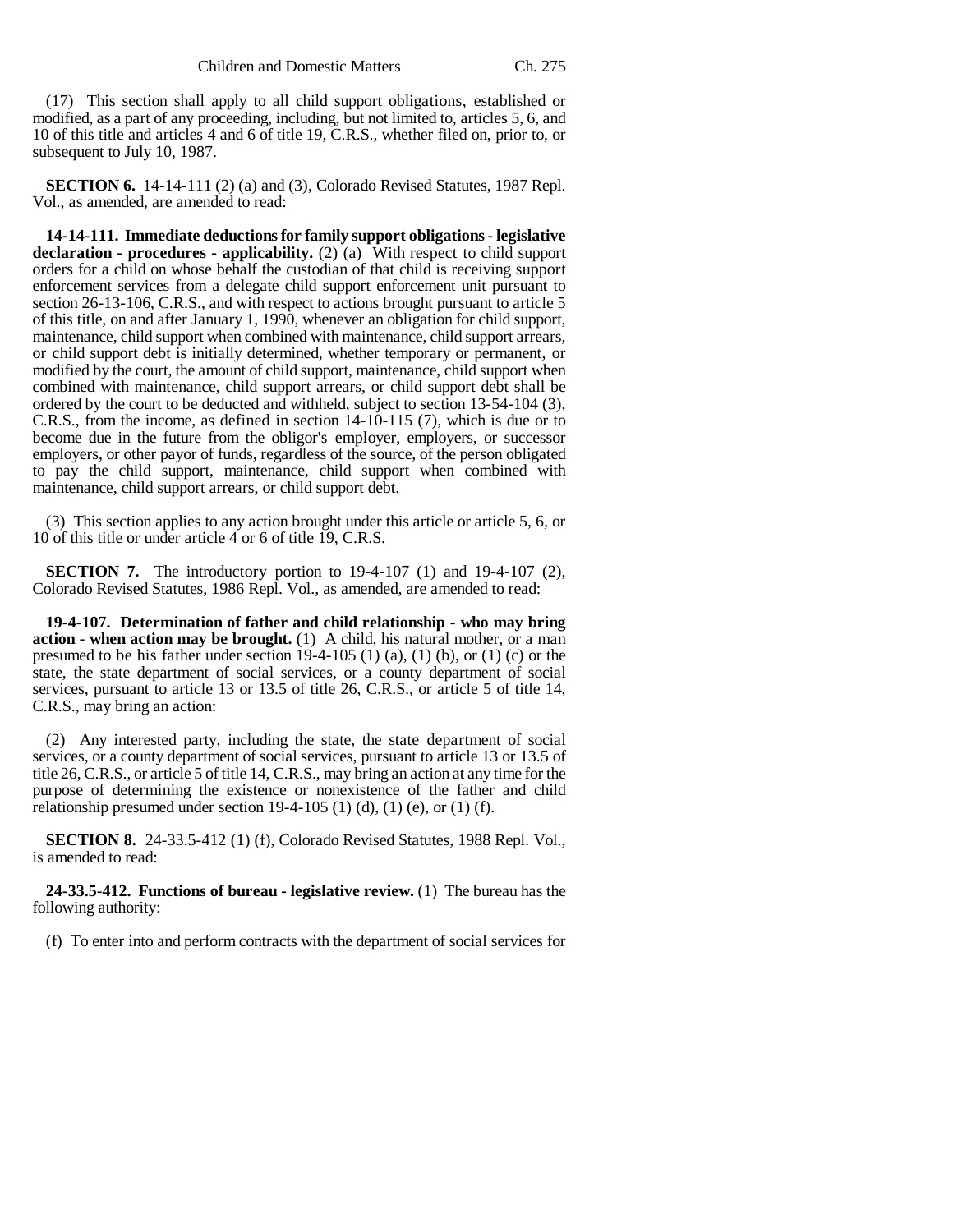the investigation of any matters arising under the "Revised Uniform Reciprocal Enforcement of Support Act" "UNIFORM INTERSTATE FAMILY SUPPORT ACT", article 5 of title 14, C.R.S., or a substantially similar enactment of another state;

**SECTION 9.** 24-35-212 (5), Colorado Revised Statutes, 1988 Repl. Vol., as amended, is amended to read:

**24-35-212. Prizes.** (5) Prior to the payment of any lottery winnings required by rule and regulation of the commission to be paid only at the lottery offices, the department of revenue shall require the winner to submit the winner's social security number and federal employer identification number, if applicable, and shall check the social security number of the winner with those certified by the department of social services for the purpose of the state lottery winnings offset as provided in section 26-13-118, C.R.S. The social security number and the federal employer identification number shall not become part of the public record of the department of revenue. If the social security number of a lottery winner appears among those certified by the department of social services, the department of revenue shall suspend the payment of such winnings until the requirements of section 26-13-118, C.R.S., are met. If, after consulting with the department of social services, the department of revenue determines that the lottery winner owes a child support debt pursuant to section 14-14-104, C.R.S., or owes child support arrearages as part of an enforcement action pursuant to section 14-5-119 ARTICLE 5 OF TITLE 14, C.R.S., or owes child support arrearages which are the subject of enforcement services provided pursuant to section 26-13-106, C.R.S., then the department of revenue shall withhold from the amount of winnings paid to the lottery winner an amount equal to the amount of child support debt or child support arrearages which are due or, if the amount of winnings is less than or equal to the amount of child support debt or arrearages due, shall withhold the entire amount of the lottery winnings. Any moneys so withheld shall be transmitted to the state treasurer for disbursement by the department of social services as directed in section 26-13-118, C.R.S.

**SECTION 10.** The introductory portion to 26-13-109 (1), Colorado Revised Statutes, 1989 Repl. Vol., is amended to read:

**26-13-109. Enforcement of support UIFSA.** (1) The state department shall be the state information agency for the "Revised Uniform Reciprocal Enforcement of Support Act" "UNIFORM INTERSTATE FAMILY SUPPORT ACT", article 5 of title 14, C.R.S., in this state and reciprocal laws of other states; and, in this capacity, the state department shall:

**SECTION 11.** 26-13-111 (1) (a), Colorado Revised Statutes, 1989 Repl. Vol., is amended to read:

**26-13-111. State income tax refund offset.** (1) (a) At any time prescribed by the department of revenue, but not less frequently than annually, the state department shall certify to the department of revenue information regarding persons who owe a child support debt to the state pursuant to section 14-14-104, C.R.S., or who owe child support arrearages as requested as a part of an enforcement action pursuant to section  $14-5-119$  ARTICLE 5 OF TITLE 14, C.R.S., or who owe child support arrearages which are the subject of enforcement services provided pursuant to section 26-13-106.